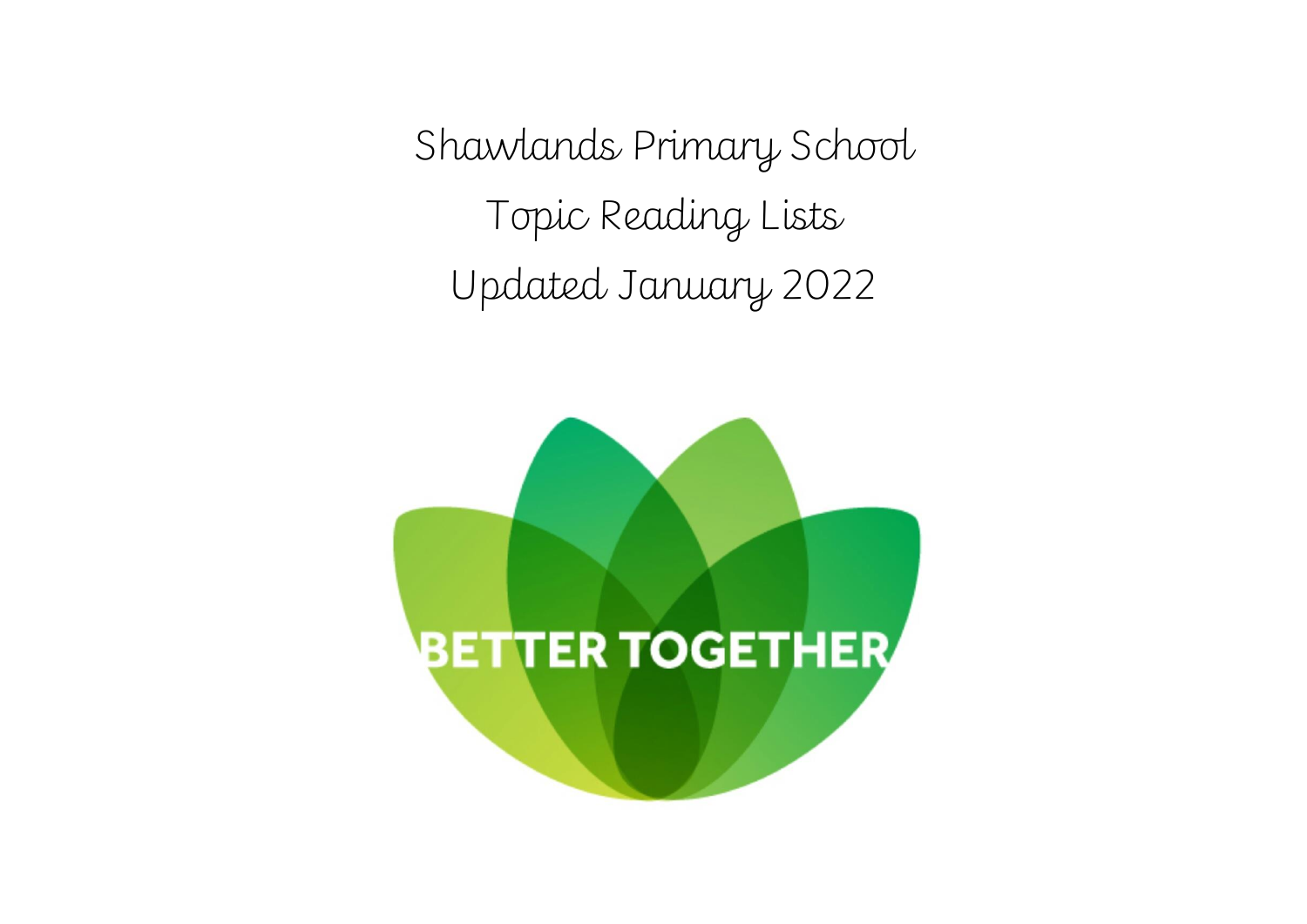| <b>Shawlands Reading Lists</b><br><b>EYFS</b><br><b>ETTER TOGETHER</b><br>English leader - Hannah Darrington |                                                                                                          |          |                                |                                               |                                           |                                      |  |  |  |
|--------------------------------------------------------------------------------------------------------------|----------------------------------------------------------------------------------------------------------|----------|--------------------------------|-----------------------------------------------|-------------------------------------------|--------------------------------------|--|--|--|
| <b>EYFS</b>                                                                                                  | Autumn 1                                                                                                 | Autumn 2 | Spring <sub>1</sub>            | Spring <sub>2</sub>                           | Summer 1                                  | Summer 2                             |  |  |  |
| Science                                                                                                      |                                                                                                          |          |                                |                                               |                                           |                                      |  |  |  |
| History<br>Geography                                                                                         |                                                                                                          |          |                                |                                               |                                           |                                      |  |  |  |
|                                                                                                              |                                                                                                          |          |                                |                                               |                                           |                                      |  |  |  |
| <b>Core Stories</b>                                                                                          | FS1: Owl babies, The Very Hungry Caterpillar,                                                            |          |                                |                                               |                                           |                                      |  |  |  |
|                                                                                                              | Whatever Next, A Tiger Who Came for Tea, Goldilocks                                                      |          |                                |                                               |                                           |                                      |  |  |  |
|                                                                                                              | and the Three Bears, Dear Zoo.                                                                           |          |                                |                                               |                                           |                                      |  |  |  |
|                                                                                                              | FS2: Handa's Surprise, The Gruffalo, Jack and the                                                        |          |                                |                                               |                                           |                                      |  |  |  |
| Core Songs                                                                                                   | Beanstalk,                                                                                               |          |                                |                                               |                                           |                                      |  |  |  |
|                                                                                                              |                                                                                                          |          |                                |                                               |                                           |                                      |  |  |  |
|                                                                                                              | FS1: The Wheels on the Bus, 5 Current Buns, Incy<br>Wincy Spider, Once I Caught a Fish Alive, Miss Polly |          |                                |                                               |                                           |                                      |  |  |  |
|                                                                                                              | had a Dolly, Hickory Dickory Dock, Wind the Bobbing                                                      |          |                                |                                               |                                           |                                      |  |  |  |
|                                                                                                              | up.                                                                                                      |          |                                |                                               |                                           |                                      |  |  |  |
|                                                                                                              | <b>FS2:</b>                                                                                              |          |                                |                                               |                                           |                                      |  |  |  |
| Recommended reads                                                                                            | Burglar Bill                                                                                             |          | You Choose                     |                                               | The runaway wok                           |                                      |  |  |  |
|                                                                                                              | Supertato                                                                                                |          | The Gruffalo                   |                                               |                                           | The fish who could wish              |  |  |  |
|                                                                                                              | Elmer                                                                                                    |          |                                | How to catch a star                           |                                           | Out and about: a first book of poems |  |  |  |
|                                                                                                              | Zim Zam Zoom!                                                                                            |          |                                | My encyclopedia of very important animals     | Blue monster wants it all!                |                                      |  |  |  |
|                                                                                                              | We're going on a bear hunt<br>Handa's Surprise                                                           |          | I am a tiger<br>Puffin peter   |                                               | All join in<br>Aaaarrgghh, spider!        |                                      |  |  |  |
|                                                                                                              | Oi Frog!                                                                                                 |          | Chickens aren't the only ones  |                                               | Whatever next!                            |                                      |  |  |  |
|                                                                                                              | One Day on our blue planet: In the Savannah                                                              |          |                                | You can't take an elephant on the bus         | Let's build a house                       |                                      |  |  |  |
|                                                                                                              | Suddenly!                                                                                                |          | Surprising sharks              |                                               | Naughty bus                               |                                      |  |  |  |
|                                                                                                              | Don't forget the bacon!                                                                                  |          |                                | Hairy Maclary from Donaldson's Dairy          | Harry and the bucketful of dinosaurs      |                                      |  |  |  |
|                                                                                                              | Wiggle and Roar!                                                                                         |          | Bears don't eat egg sandwiches |                                               | Anna Hibiscus' song                       |                                      |  |  |  |
|                                                                                                              | Hooray for Fish!                                                                                         |          | Yucky worms                    |                                               | Farmer duck                               |                                      |  |  |  |
|                                                                                                              | Pattan's Pumpkin                                                                                         |          | All aboard for the boboroad    |                                               | Night time: peek inside                   |                                      |  |  |  |
|                                                                                                              | Alien's love underpants<br>Fairy Tales for little children                                               |          | Mog the forgetful cat<br>Tad   |                                               | The teddy robber<br>Oi! Get off our train |                                      |  |  |  |
|                                                                                                              | A Great Big Cuddle: Poems for the very young                                                             |          |                                | William bee's wonderful world of tractors and | Shark in the park!                        |                                      |  |  |  |
|                                                                                                              | Six Dinner Sid                                                                                           |          | farm machines                  |                                               | Small knight and George and the royal     |                                      |  |  |  |
|                                                                                                              |                                                                                                          |          |                                |                                               | chocolate cake                            |                                      |  |  |  |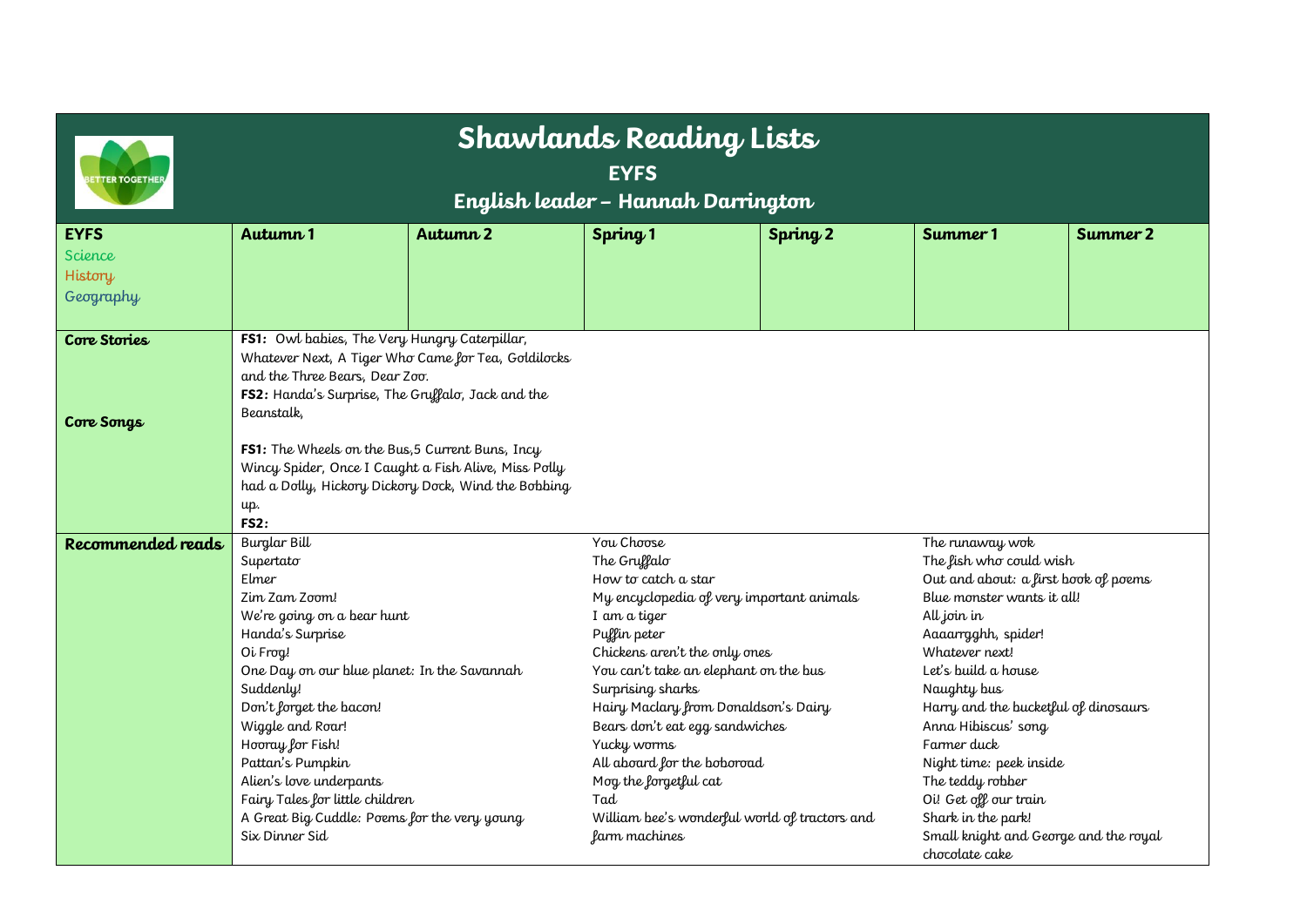| Wider-Curriculum<br>Texts<br>May be used in<br>history, geography,                 | 1. Starting School<br>2. Dinosaurs<br>3. Dinosaurs<br>4. Harry & the Dinosaurs<br>Go to School<br>5. Marvellous Me | 1. Diwali<br>2. Room on the Broom<br>3. One snowy night,<br>Percy Park Keeper<br>4. Stick Man<br>5. Letters to Santa | 1. Handa's Surprise<br>2. Handa's Surprise<br>3. Amazing Grace<br>4. Anansi the Spider<br>5. Chinese New Year<br>6. Aboriginal stories | 1. Easter Story<br>2. Jaspers beanstalk<br>3. The tiny seed<br>4. Mother's Day<br>stories<br>5. Oliver's Vegetables | 1. Mad about mini<br><b>beasts</b><br>2. Mad about mini<br>beasts<br>3. ARRRRGH spider<br>4. Bad tempered | 1. Non Fiction books<br>about the jungle<br>2. Walking through<br>the jungle<br>3. Rumble in the<br>Jungle |
|------------------------------------------------------------------------------------|--------------------------------------------------------------------------------------------------------------------|----------------------------------------------------------------------------------------------------------------------|----------------------------------------------------------------------------------------------------------------------------------------|---------------------------------------------------------------------------------------------------------------------|-----------------------------------------------------------------------------------------------------------|------------------------------------------------------------------------------------------------------------|
| science etc.                                                                       | 6. My Funny Family<br>7. Pumpkin Soup                                                                              | 6. Nativity story<br>7. Christmas/Nativity                                                                           | 7. Easter story                                                                                                                        | 6. Oliver's Vegetables                                                                                              | Ladybird<br>5. ARRRRGH spider                                                                             | 4. Somebody<br>swallowed Stanley<br>5. The Selfish<br>Crocodile<br>6. The lion who<br>wanted to love       |
| Poetry<br>May be used in whole<br>class guided reading or<br>be part of your topic |                                                                                                                    | Bonfire Night Poems                                                                                                  |                                                                                                                                        |                                                                                                                     |                                                                                                           | Rumble in the<br>Jungle                                                                                    |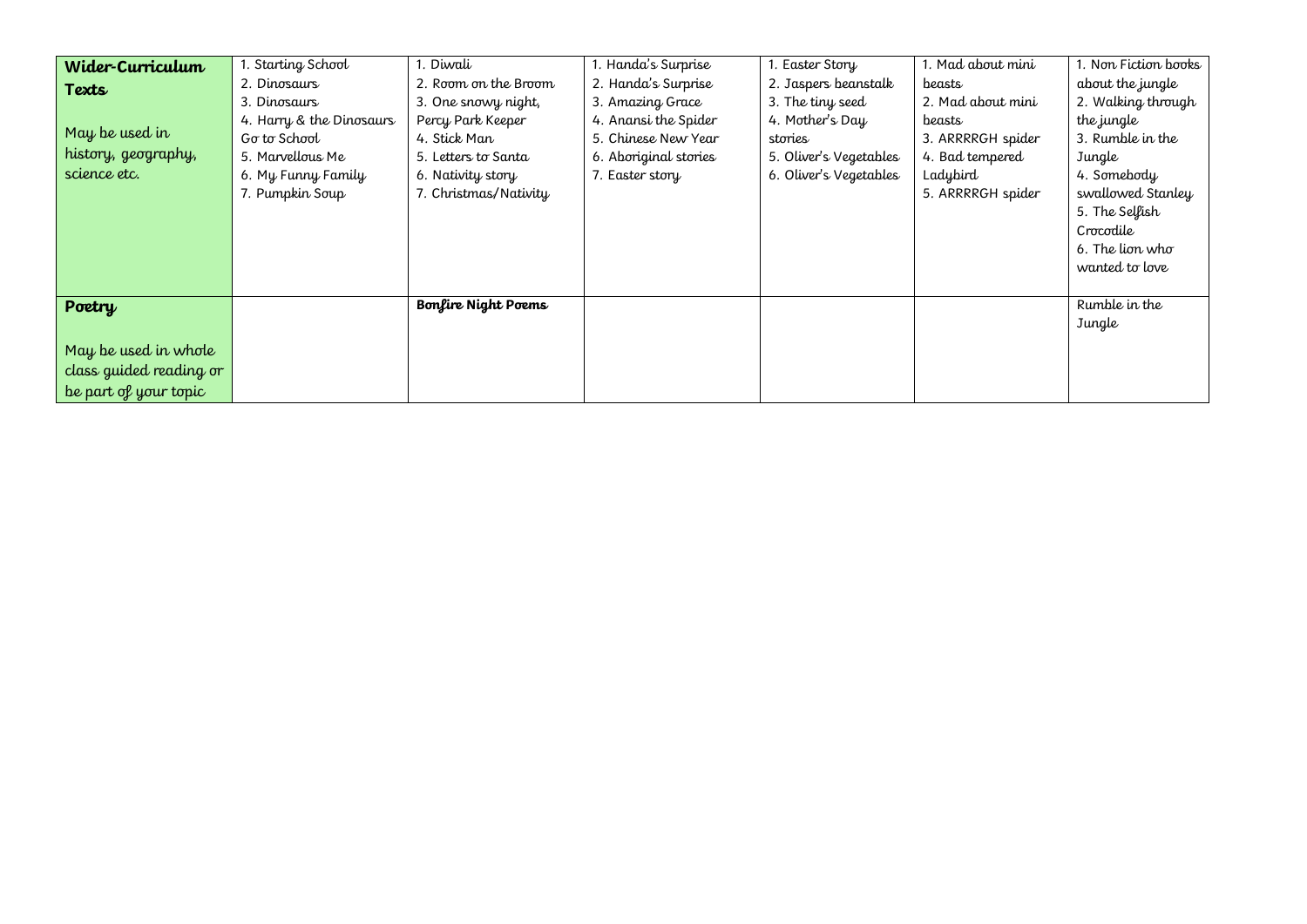| <b>TTER TOGETHER</b>                                                               | Shawlands Reading Lists - Cycle A<br>Year 1<br>English leader - Hannah Darrington                                 |                                                                                 |                                                                                            |                                                                                                                            |                                                                              |                                                                                   |  |
|------------------------------------------------------------------------------------|-------------------------------------------------------------------------------------------------------------------|---------------------------------------------------------------------------------|--------------------------------------------------------------------------------------------|----------------------------------------------------------------------------------------------------------------------------|------------------------------------------------------------------------------|-----------------------------------------------------------------------------------|--|
| Year 1<br>Science<br>History<br>Geography                                          | Autumn 1<br><b>Helping Hands</b><br>Significant people                                                            | Autumn 2<br>Let's Celebrate<br>Materials<br>Significant people                  | Spring 1<br>Around the World<br>Seasonal Changes<br>Weather around the<br>world            | Spring <sub>2</sub><br><b>Toys</b><br>Animals including<br>humans<br>Joseph Locke<br>Local and familiar<br><b>leatures</b> | Summer 1<br>Sail away<br>(Titanic)<br>Animals including<br>humans<br>Titanic | Summer 2<br><b>Castles</b><br>Castles                                             |  |
| Reading for pleasure<br>texts                                                      | A planet full of<br>plastic.<br>Percy the park keeper.<br>Great women who<br>changed the world.                   | Under the love<br>umbrella.<br>The Christmas pine.<br>Grandpa Christmas.        | James and the Giant<br>Peach<br>Once upon a raindrop.<br>Sona Sharma - Very<br>best sister | Toys in space.<br>That rabbit belongs<br>to Emily Brown.<br>Traction man.                                                  | The Hodgeheg.<br>Dolphinboy.<br>I was there on<br>board the Titanic.         | Winnie and<br>Wilbur - The<br>naughty knight.<br>The king who<br>banned the dark. |  |
| Wider-Curriculum<br>Texts<br>May be used in<br>history, geography,<br>science etc. | What a waste.<br>Florence Nightingale.<br>You wouldn't want to<br>be a Victorian school<br>child!<br>Life savers. | You wouldn't want to<br>be Guy Fawkes.<br>Diwali<br>Jolly Christmas<br>postman. | Tree - Seasons come,<br>seasons go.                                                        | Traction man.<br>The old toy room.                                                                                         | I was there on<br>board the Titanic.                                         | Knights and<br>dragons unite.                                                     |  |
| Poetry<br>May be used in whole<br>class guided reading or<br>be part of your topic | The Puffin book of<br>utterly brilliant<br>poetry.                                                                | Bonfire poetry -<br>diamante.<br>Perfectly peculiar pets.                       | I am the seed that grew<br>the tree.<br>Poems from a green and<br>blue planet.             | The Puffin Book of<br>Utterly Brilliant<br>Poetry                                                                          | A first book of the<br>sea.                                                  | Castle poetry                                                                     |  |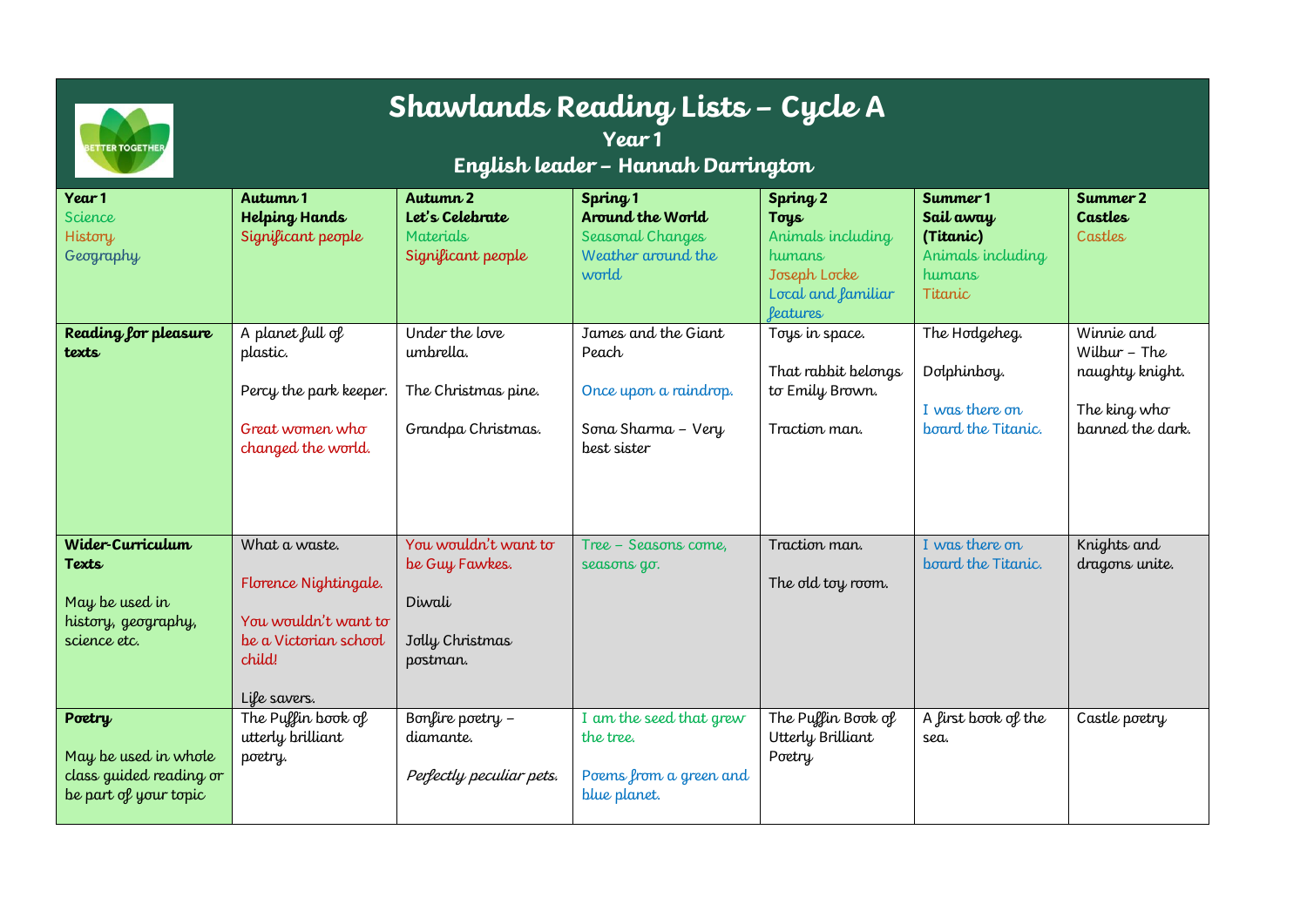| Shawlands Reading Lists - Cycle B<br>Year 1<br><b>SETTER TOGETHEI</b><br>English leader - Hannah Darrington |                                                                                                                         |                                                                                                        |                                                                                                                             |                                                                                                          |                                                                                                              |  |
|-------------------------------------------------------------------------------------------------------------|-------------------------------------------------------------------------------------------------------------------------|--------------------------------------------------------------------------------------------------------|-----------------------------------------------------------------------------------------------------------------------------|----------------------------------------------------------------------------------------------------------|--------------------------------------------------------------------------------------------------------------|--|
| Year 1<br>Science<br>History<br>Geography                                                                   | Autumn 1<br><b>Superheroes</b><br>Materials<br>Significant person<br>Plans and maps                                     | Autumn 2<br>Let's Celebrate<br>Materials<br>Continents and oceans                                      | Spring <sub>1</sub><br><b>Great Britain</b><br>Animals including<br>humans<br>The Great Fire of<br>London<br>Capital cities | Spring <sub>2</sub><br>When you believe<br>Plants                                                        | Summer $\frac{1}{2}$<br>Wild<br>Living things and habitats<br>Compare local area to non-European<br>country. |  |
| Reading for pleasure<br>texts                                                                               | Supertato.<br>Super Daisy.<br>One hundred steps -<br>The story of Sir<br>Captain Tom Moore.<br>The hat full of secrets. | Isadora Moon<br>How the Grinch stole<br>Christmas.<br>Welcome to our world.                            | The legend of Kevin<br>The Twits<br>Katie in London<br>Toby and the Great<br>Fire of London                                 | Rabbit and Bear.<br>Forgotten fairy tales<br>of brave brilliant<br>girls.<br>The Ghanaian<br>goldilocks. | There's a Tiger in the Garden<br>Anna Hibiscus                                                               |  |
| Wider-Curriculum<br><b>Texts</b><br>May inform writing or<br>be used in history,<br>geography, science etc. | Supertato.<br>One hundred steps -<br>The story of Sir<br>Captain Tom Moore.                                             | The scarecrow's<br>wedding.<br>How the Grinch stole<br>Christmas.<br>Celebrations around<br>the world. | The story of the<br>London Underground.<br>Vlad the Great Fire of<br>London<br>The Great Fire of<br>London - Non-fiction    | Fairy stories.<br>The true story of<br>the Big, Bad Wolf.<br>Cinderfella.                                | Handa's surprise<br>The Akimbo Adventures<br>Meerkat Mail<br>Letters to Africa                               |  |
| Poetry<br>May be used in whole<br>class guided reading or<br>be part of your topic.                         | Hairy Spider Stew.<br>The Puffin book of<br>utterly brilliant poetry.                                                   | Bonfire poetry -<br>Acrostic<br>Perfectly peculiar pets.                                               | The Great Fire of<br>London By Paul Perro                                                                                   | The Puffin book of<br>utterly brilliant<br>poetry.<br>A first book of the<br>sea.                        | Animal riddles<br>Perfectly Peculiar Pets                                                                    |  |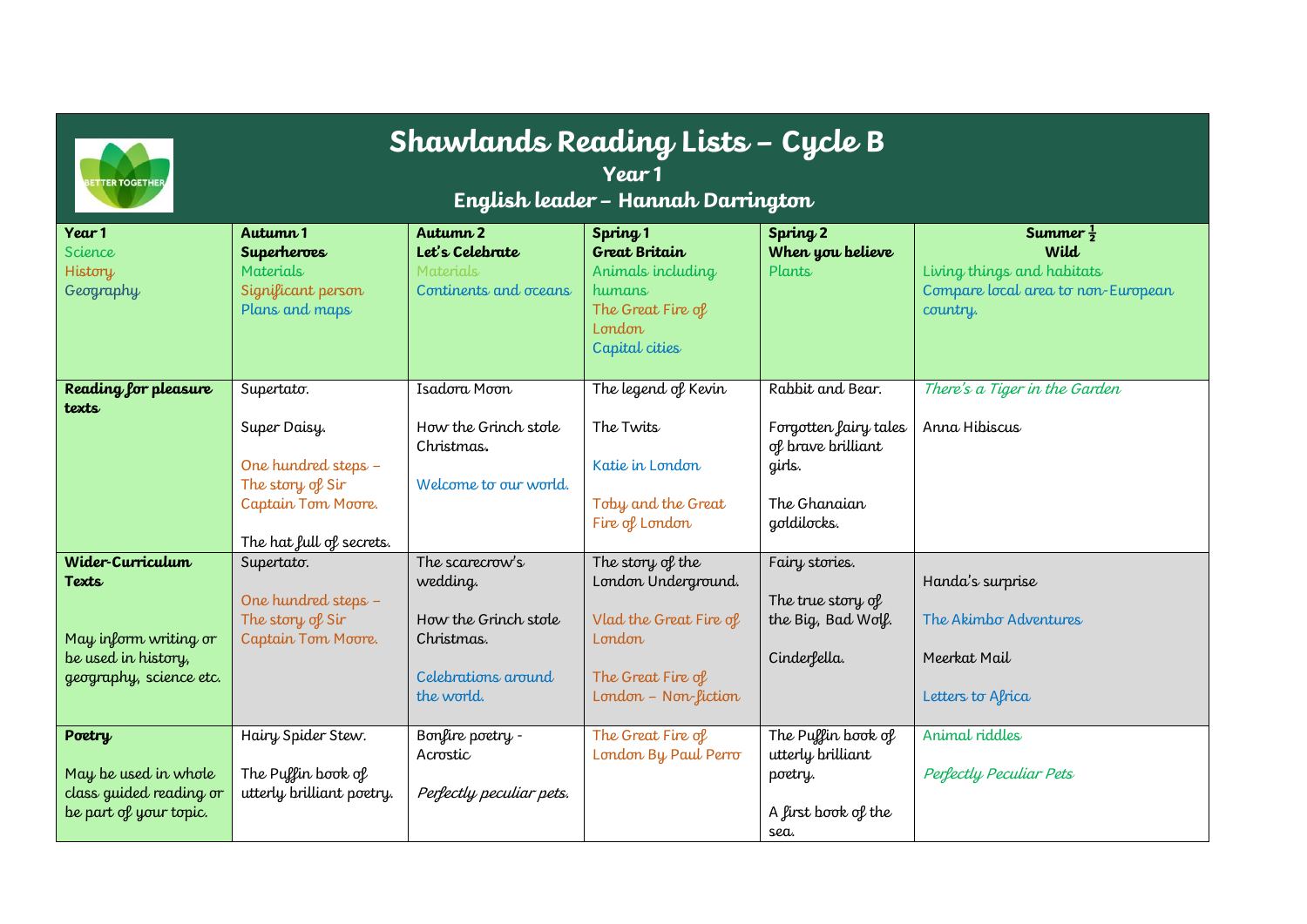| <b>ETTER TOGETHER</b>                                                                                                      | Shawlands Reading Lists - Cycle A<br>Year 1/2<br>English leader - Hannah Darrington (January 2020) |                                             |                                                                                                                    |                                                                                                                                       |                                   |                                                                     |  |
|----------------------------------------------------------------------------------------------------------------------------|----------------------------------------------------------------------------------------------------|---------------------------------------------|--------------------------------------------------------------------------------------------------------------------|---------------------------------------------------------------------------------------------------------------------------------------|-----------------------------------|---------------------------------------------------------------------|--|
| Year $1/2$<br><b>Science</b><br>History<br>Geography                                                                       | Autumn 1<br>Sail away with<br>your imagination<br>Human body parts<br>Countries in the UK          | Autumn 2<br>Happily Ever After<br>Materials | Spring <sub>1</sub><br>Around the World<br>Seasonal Changes<br>Christopher Columbus<br>Weather around the<br>world | Spring <sub>2</sub><br><b>Creepy Crawlies</b><br>Animals including<br>humans<br>Joseph Locke<br>Local and familiar<br><b>features</b> | Summer 1<br>Abracadabra<br>Plants | Summer 2<br>Under the sea<br>Animals including<br>humans<br>Titanic |  |
| <b>WCGR</b> texts                                                                                                          | James and the Giant Peach                                                                          | Jolly Christmas postman                     | Mulan                                                                                                              |                                                                                                                                       | Aladdin                           |                                                                     |  |
| Reading for<br>pleasure texts<br>Wider-Curriculum<br><b>Texts</b><br>May be used in<br>history, geography,<br>science etc. | James and the Giant Peach                                                                          | Jollly Christmas postman                    |                                                                                                                    |                                                                                                                                       |                                   | Titanic                                                             |  |
| Poetry<br>May be used in whole<br>class guided reading or<br>be part of your topic                                         |                                                                                                    |                                             |                                                                                                                    |                                                                                                                                       |                                   |                                                                     |  |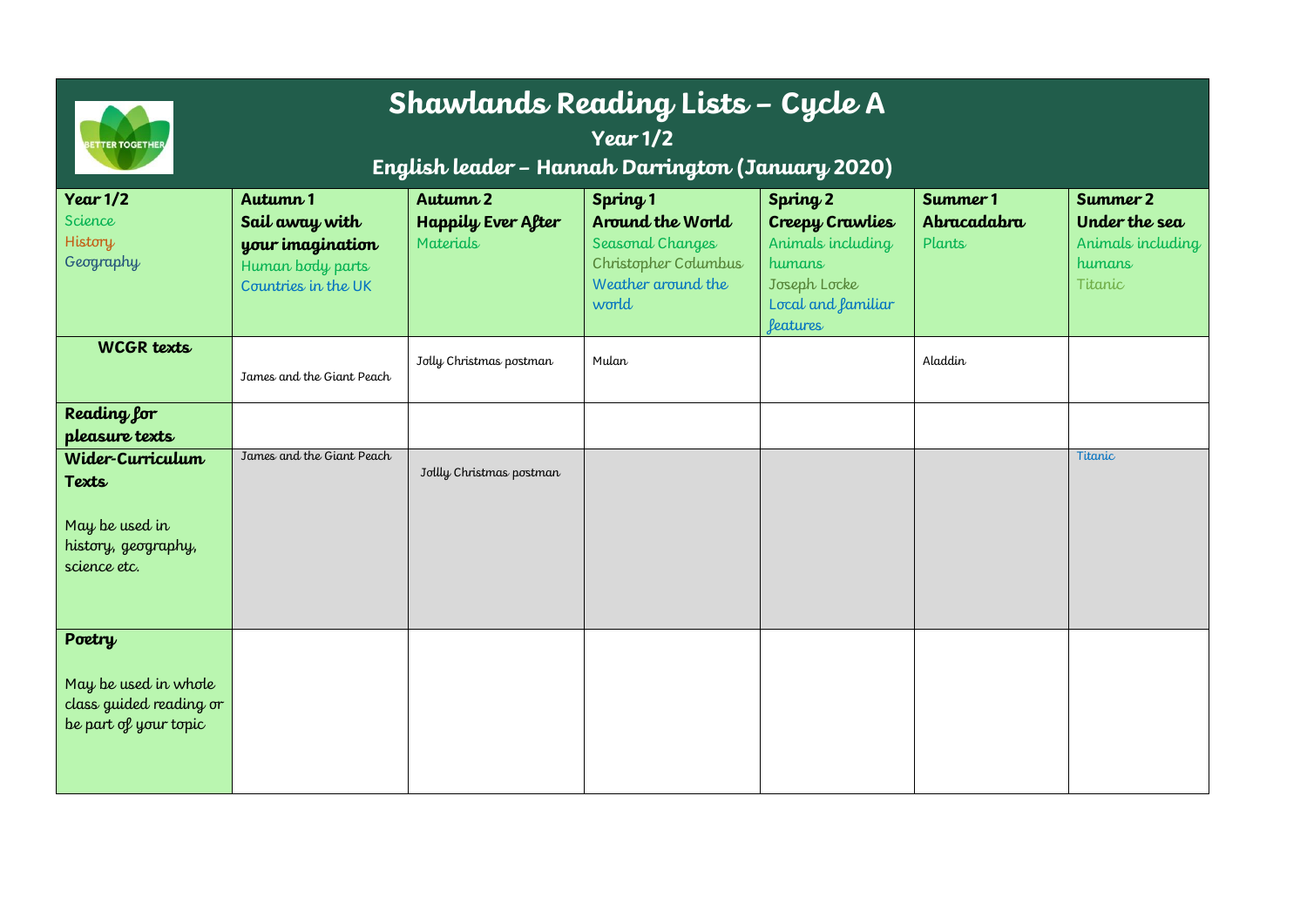| <b>ETTER TOGETHER</b>                                                                                       | Shawlands Reading Lists - Cycle B<br>Year $1/2$<br>English leader - Hannah Darrington (January 2020) |                                                                   |                                                                                                                             |                                                         |                                                                                                              |  |  |  |
|-------------------------------------------------------------------------------------------------------------|------------------------------------------------------------------------------------------------------|-------------------------------------------------------------------|-----------------------------------------------------------------------------------------------------------------------------|---------------------------------------------------------|--------------------------------------------------------------------------------------------------------------|--|--|--|
| Year $1/2$<br>Science<br>History<br>Geography                                                               | Autumn 1<br><b>The Greatest Show</b><br>Materials<br>Significant local<br>person<br>Plans and maps   | Autumn 2<br>Let's Celebrate<br>Materials<br>Continents and oceans | Spring <sub>1</sub><br><b>Great Britain</b><br>Animals including<br>humans<br>The Great Fire of<br>London<br>Capital cities | Spring <sub>2</sub><br>When you believe<br>Plants       | Summer $\frac{1}{2}$<br>Wild<br>Living things and habitats<br>Compare local area to non-European<br>country. |  |  |  |
| <b>WCGR</b> texts                                                                                           | Leon and the place in<br>between                                                                     | Don't hog the hedge<br>Why can't penguins fly?                    | Sammy the Street Dog<br>Vlad the Great Fire of<br>London<br>Toby and the Great Fire of<br>London                            | Jack and the Baked<br>Beanstalk                         | The Ugly Five                                                                                                |  |  |  |
| Reading for<br>pleasure texts                                                                               | Dumbo                                                                                                | How the Grinch Stole<br>Christmas                                 | Grandpa's great adventure                                                                                                   | Lightening Girl                                         |                                                                                                              |  |  |  |
| Wider-Curriculum<br><b>Texts</b><br>May inform writing or<br>be used in history,<br>geography, science etc. | Dumbo                                                                                                | How the Grinch stole<br>Christmas                                 | Vlad the Great Fire of<br>$L$ ondon                                                                                         | Fairy stories<br>The true story of the Big,<br>Bad Wolf | Handa's surprise<br>The Akimbo Adventures<br>Anna Hibiscus<br>Meerkat Mail<br>Letters to Africa              |  |  |  |
| Poetry<br>May be used in whole<br>class guided reading or<br>be part of your topic                          |                                                                                                      | Bonfire poetry<br>Five oceans song<br>Seven continents rhyme      | The Great Fire of London By<br>Paul Perro                                                                                   |                                                         | Animal riddles                                                                                               |  |  |  |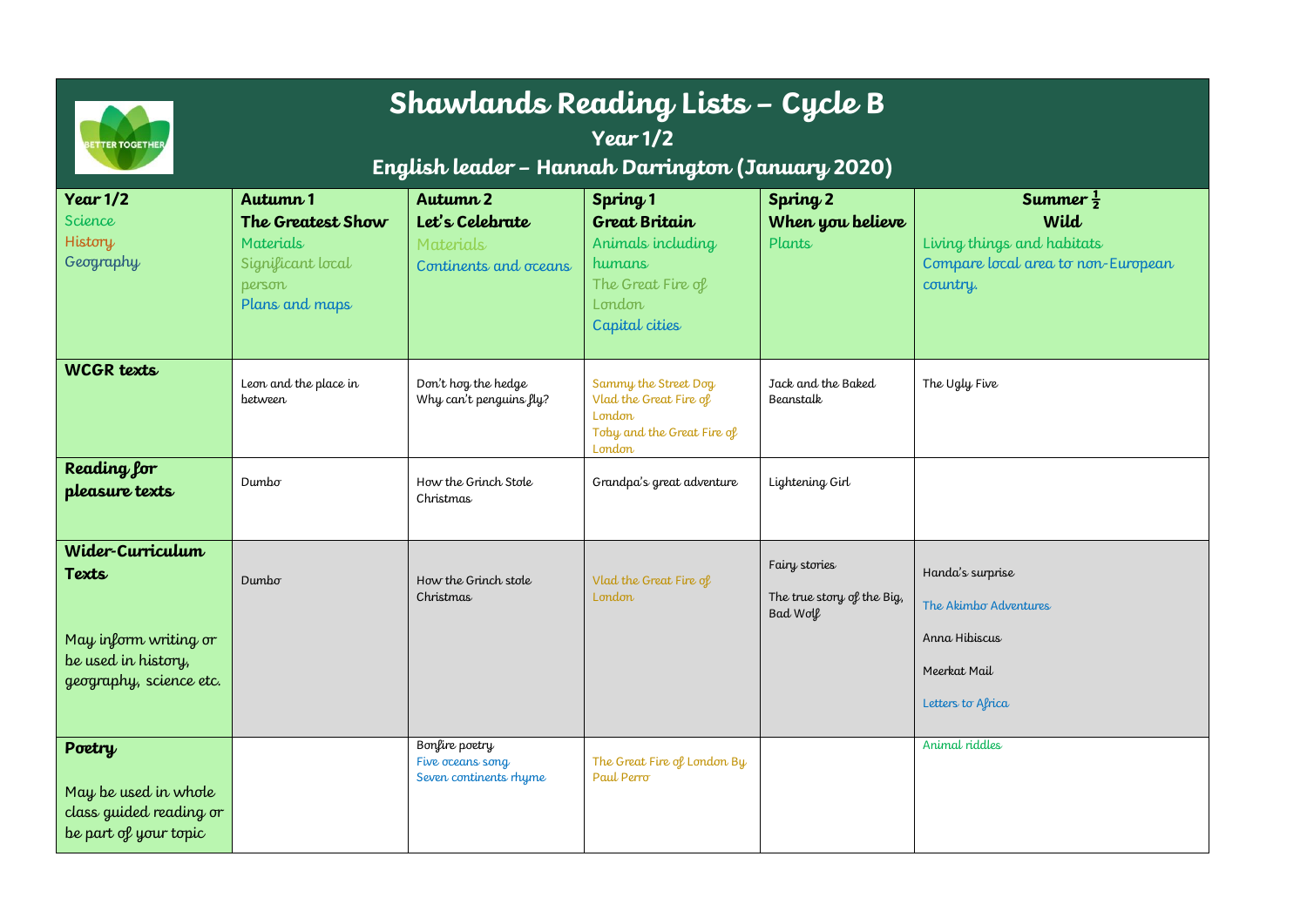| <b>ETTER TOGETHE</b>                                                               | Shawlands Reading Lists - Cycle A<br>Year 2<br>English leader - Hannah Darrington |                                                                                            |                                                                                 |                                                                                      |                                                                      |                                                                                     |  |
|------------------------------------------------------------------------------------|-----------------------------------------------------------------------------------|--------------------------------------------------------------------------------------------|---------------------------------------------------------------------------------|--------------------------------------------------------------------------------------|----------------------------------------------------------------------|-------------------------------------------------------------------------------------|--|
| Year 2<br><b>Science</b><br>History<br>Geography                                   | Autumn 1<br><b>Helping Hands</b>                                                  | Autumn 2<br>Let's Celebrate<br>Materials                                                   | Spring 1<br>Around the World<br>Seasonal Changes<br>Weather around the<br>world | Spring <sub>2</sub><br>Toys<br>Joseph Locke<br>Local and familiar<br><b>Leatures</b> | Summer 1<br>The Unsinkable<br>Animals including<br>humans<br>Titanic | Summer 2<br>Let down your<br>hair                                                   |  |
| <b>WCGR</b> texts                                                                  | Percy the Park Keeper<br>Ruby's Worry<br>Charlie the Firefighter                  | Sprout's Christmas<br>Adventure                                                            | James and the Giant<br>Peach<br>The Runaway Iceberg                             | The Old Toy Room                                                                     | A Planet full of plastic<br>The Hodgeheg                             | Small Knight and<br>George and the<br>Royal Chocolate<br>Cake<br>See Inside Castles |  |
| Reading for pleasure<br>texts                                                      | The Twits                                                                         | Marge In Charge                                                                            | George's Marvellous<br>Medicine                                                 |                                                                                      |                                                                      |                                                                                     |  |
| Wider-Curriculum<br>Texts<br>May be used in<br>history, geography,<br>science etc. |                                                                                   | Big Book Of Blue -<br>Extract<br>Disney advert - extract<br>How we celebrate<br>Christmas? |                                                                                 |                                                                                      | Titanic fact files<br>Sea Creatures                                  |                                                                                     |  |
| Poetry<br>May be used in whole<br>class guided reading or<br>be part of your topic | Halloween poetry                                                                  | Rememberance Day                                                                           |                                                                                 | Insect riddles                                                                       | Titanic Poem<br>Ocean Poem                                           |                                                                                     |  |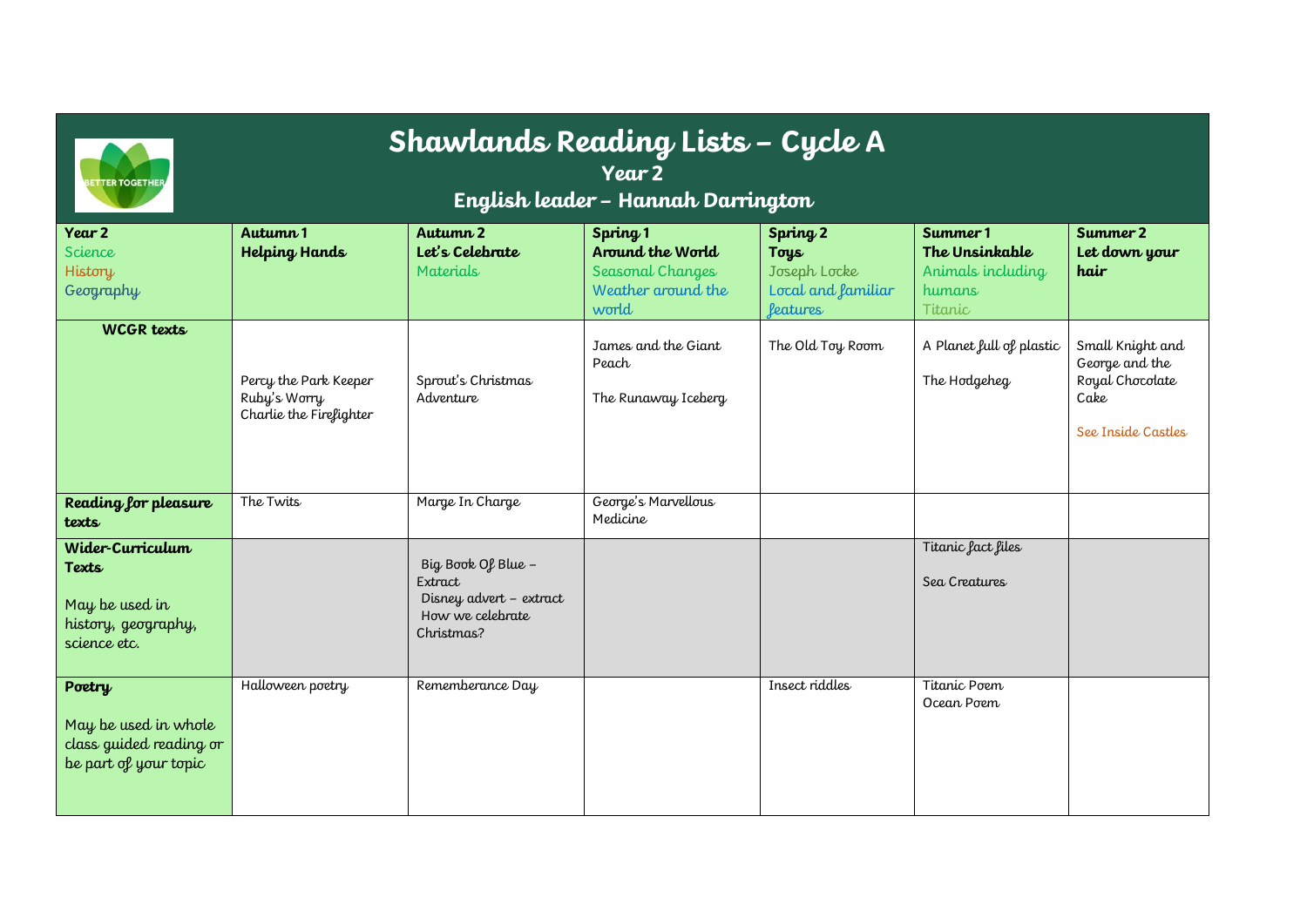| Shawlands Reading Lists - Cycle B<br>Year 2<br><b>TTER TOGETHER</b><br>English leader - Hannah Darrington   |                                                                                                    |                                                                              |                                                                                                                             |                                                         |                                                                                                              |  |  |
|-------------------------------------------------------------------------------------------------------------|----------------------------------------------------------------------------------------------------|------------------------------------------------------------------------------|-----------------------------------------------------------------------------------------------------------------------------|---------------------------------------------------------|--------------------------------------------------------------------------------------------------------------|--|--|
| Year 2<br>Science<br>History<br>Geography                                                                   | Autumn 1<br><b>The Greatest Show</b><br>Materials<br>Significant local<br>person<br>Plans and maps | Autumn <sub>2</sub><br>Let's Celebrate<br>Materials<br>Continents and oceans | Spring <sub>1</sub><br><b>Great Britain</b><br>Animals including<br>humans<br>The Great Fire of<br>London<br>Capital cities | Spring <sub>2</sub><br>When you believe<br>Plants       | Summer $\frac{1}{2}$<br>Wild<br>Living things and habitats<br>Compare local area to non-European<br>country. |  |  |
| <b>WCGR</b> texts                                                                                           | Leon and the place in<br>between                                                                   | Don't hog the hedge<br>Why can't penguins $\mu$ .                            | Sammy the Street Dog<br>Vlad the Great Fire of<br>London<br>Toby and the Great Fire of<br>London                            | Jack and the Baked<br>Beanstalk                         | The Ugly Five                                                                                                |  |  |
| Reading for pleasure<br>texts                                                                               | Dumbo                                                                                              | The BFG                                                                      | James and the Giant Peach                                                                                                   | Gangsta Granny                                          |                                                                                                              |  |  |
| Wider-Curriculum<br><b>Texts</b><br>May inform writing or<br>be used in history,<br>geography, science etc. | Dumbo                                                                                              | How the Grinch stole<br>Christmas                                            | Vlad the Great Fire of<br>London                                                                                            | Fairy stories<br>The true story of the Big,<br>Bad Wolf | Handa's surprise<br>The Akimbo Adventures<br>Anna Hibiscus<br>Meerkat Mail<br>Letters to Africa              |  |  |
| Poetry<br>May be used in whole<br>class guided reading or<br>be part of your topic                          |                                                                                                    | Bonfire poetry<br>Five oceans song<br>Seven continents rhyme                 | The Great Fire of London By<br>Paul Perro                                                                                   |                                                         | Animal riddles                                                                                               |  |  |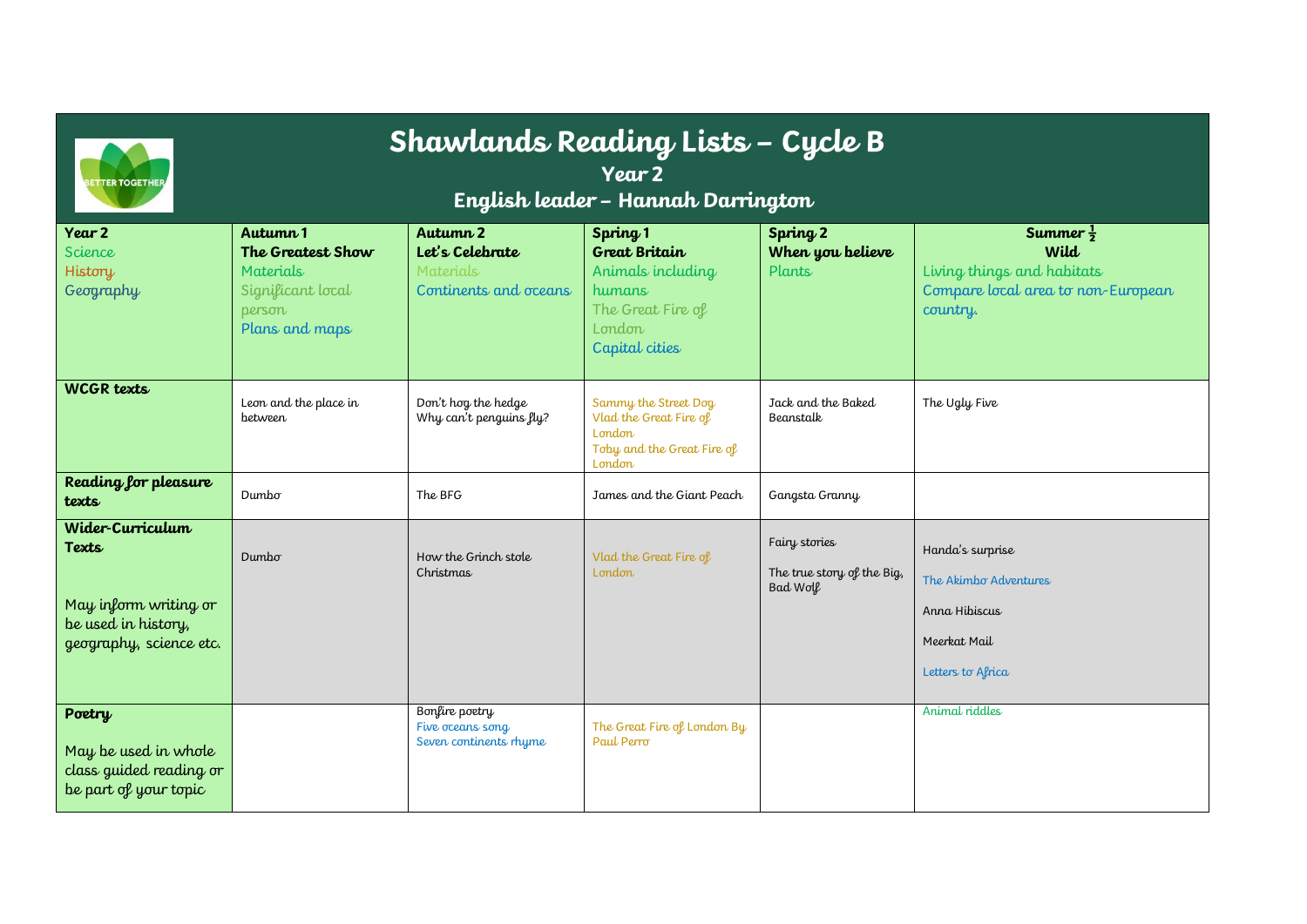| <b>ETTER TOGETHER</b>                 | Shawlands Reading Lists - Cycle A<br>Year <sub>3</sub><br>English leader - Hannah Darrington (January 2020) |                                           |                                                      |                                             |                                         |                                     |  |
|---------------------------------------|-------------------------------------------------------------------------------------------------------------|-------------------------------------------|------------------------------------------------------|---------------------------------------------|-----------------------------------------|-------------------------------------|--|
| Year 3<br><b>Science</b>              | Autumn 1<br><b>Romans</b>                                                                                   | Autumn 2<br>Italy                         | Spring <sub>1</sub><br><b>Dinosaurs</b>              | Spring <sub>2</sub><br><b>Extreme Earth</b> | Summer 1<br><b>Egypt</b>                | Summer 2<br><b>Rivers</b>           |  |
| History<br>Geography                  |                                                                                                             |                                           |                                                      |                                             |                                         |                                     |  |
| Read aloud stories                    | How The Polar Bear<br>Became-Ted Hughes                                                                     | The boy who grew<br>dragons               | Dinosaur Cove                                        | <b>Beast Quest</b><br>Adam Blade            | The boy who biked<br>around the world - | The boy who<br>biked around the     |  |
| May inform writing                    |                                                                                                             |                                           |                                                      |                                             | Alistair Humphreys                      | world - Alistair<br>Humphreys       |  |
| Guided reading stories                | The Iron Man - Ted<br>Hughes                                                                                | The Firework Makers<br>Daughter - Phillip | Planet Omar-<br>Zanib Mian                           | Planet Omar-<br>Zanib Mian                  | Butterfly Lion-<br>Michael Morpurgo     | Butterfly Lion-<br>Michael Morpurgo |  |
|                                       |                                                                                                             | Pullman                                   |                                                      |                                             |                                         |                                     |  |
| Wider-Curriculum                      | Escape from Pompeii - Christina Balit                                                                       |                                           | Mary Anning Diaries                                  | The Earth Beneath My<br>Feet - Charlotte    | The Egyptian Cinderella - Shirley Climo |                                     |  |
| <b>Novel</b>                          | Rotten Romans - Horrible Histories                                                                          |                                           | Dinosaurs From Head To<br>Tail - Stacey Roderick     | Guillain                                    | Howard Carter Diaries                   |                                     |  |
| May be used in<br>history, geography, | Boudica - Extract                                                                                           |                                           | Stone Girl Bone Girl -                               | The Pebble in my                            | The Story of Tutankhamun.               |                                     |  |
| science etc.                          | Romulus and Remus - Rudyard Kipling                                                                         |                                           | Laurence Anholt<br>$D$ inosaurium – Chris<br>Wormell | Pocket - Meredith<br>Hooper                 |                                         |                                     |  |
|                                       |                                                                                                             |                                           |                                                      | Volcanoes-Beneath<br>The Earth              |                                         |                                     |  |
| Poetry                                |                                                                                                             |                                           | T Rex-Michael Rosen                                  |                                             | In The Valley Of The Kings - Celia      |                                     |  |
|                                       |                                                                                                             |                                           |                                                      |                                             |                                         |                                     |  |
| class guided reading or               |                                                                                                             |                                           | Dinosaurs - Paul                                     |                                             |                                         |                                     |  |
| be part of your topic                 |                                                                                                             |                                           | Cookson                                              |                                             |                                         |                                     |  |
| May be used in whole                  | Boudicca Rap                                                                                                |                                           | King of All the                                      |                                             | Warren                                  |                                     |  |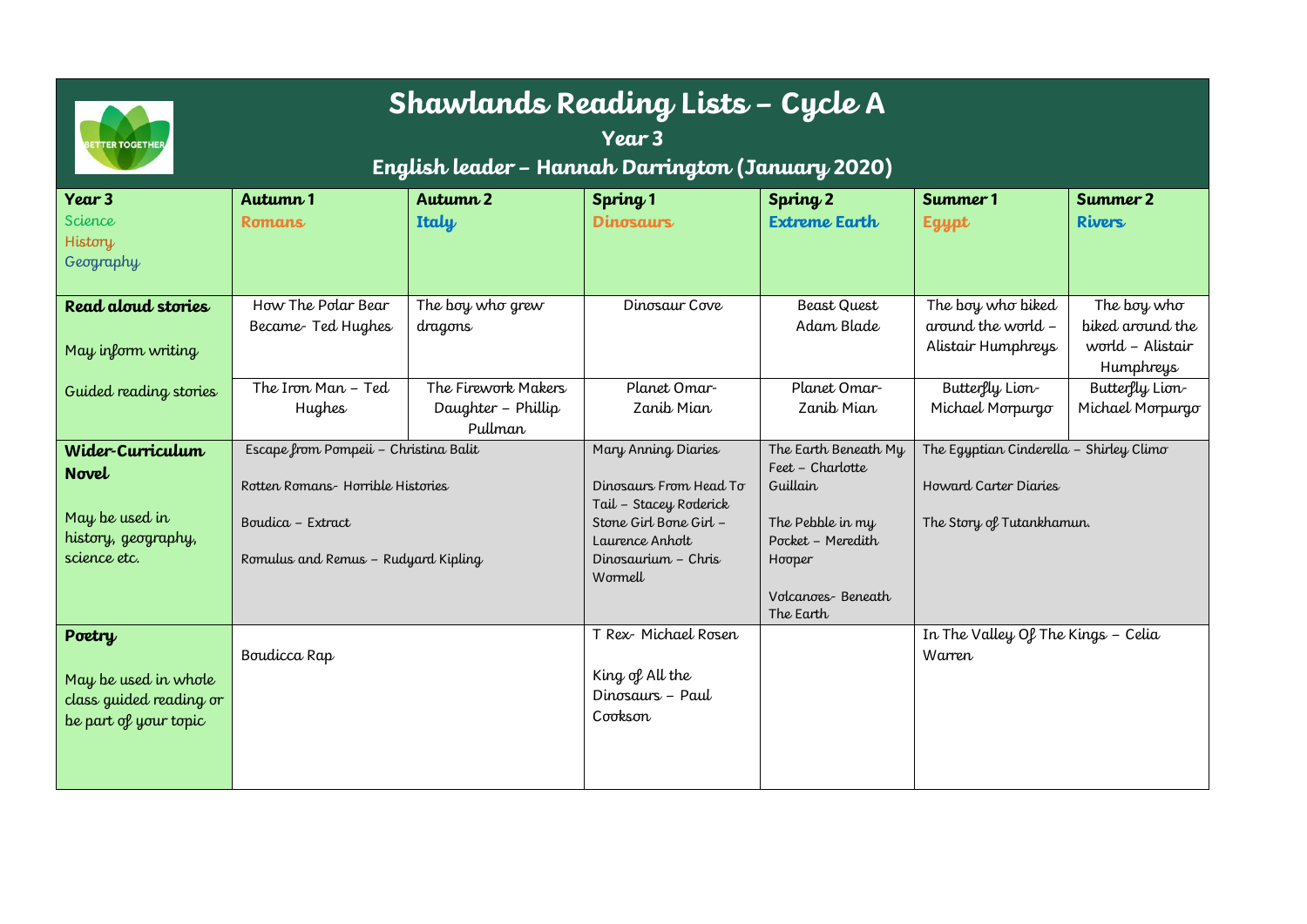| Shawlands Reading Lists - Cycle B<br>Year 3<br><b>ETTER TOGETHER</b><br>English leader - Hannah Darrington (January 2020) |                                                                                                                   |                                                                                                             |                                                                                                                                                                                                                                               |                                                           |                                                               |                       |  |
|---------------------------------------------------------------------------------------------------------------------------|-------------------------------------------------------------------------------------------------------------------|-------------------------------------------------------------------------------------------------------------|-----------------------------------------------------------------------------------------------------------------------------------------------------------------------------------------------------------------------------------------------|-----------------------------------------------------------|---------------------------------------------------------------|-----------------------|--|
| Year 3<br><b>Science</b><br>History<br>Geography                                                                          | Autumn 1<br>Stone Age to the<br><b>Iron Age</b>                                                                   | Autumn 2<br>Chocolate                                                                                       | Spring <sub>1</sub><br><b>Blue Planet</b>                                                                                                                                                                                                     | Spring <sub>2</sub><br><b>The Greatest</b><br><b>Show</b> | Summer 1<br>Yorkshire                                         | Summer 2<br>Yorkshire |  |
| Read aloud<br>stories/Class reads                                                                                         | Wizards Of Once-<br>Cressida Cowell                                                                               |                                                                                                             | Penguins Progress- Jill<br>Murphy                                                                                                                                                                                                             |                                                           |                                                               |                       |  |
| Guided reading stories                                                                                                    | Legend Of Kevin                                                                                                   | Nothing to see here<br>hotel-Steven Butler                                                                  | Lion Witch and Wardrobe                                                                                                                                                                                                                       |                                                           | Sam Wu isn't afraid of ghosts by Katie<br>Tsang & Kevin Tsang |                       |  |
| Wider-Curriculum<br><b>Texts</b><br>May inform writing or<br>be used in history,<br>geography, science etc.               | Stone Age Boy -<br>Satoshi Kitamura<br>How to Wash a Woolly<br>Mammoth - Michelle<br>Robinson and Kate<br>Hindley | Charlie & The<br>Chocolate Factory by<br>Roald Dahl-Literacy<br>Parables-Stories Jesus<br>Told.             | Flotsam - David<br>Wiesner<br>What a Waste:<br>Rubbish, Recycling and<br>Protecting our Planet -<br>Jess French<br>Plastic Sucks - Dougie<br>Poynter<br>Kids Fight Plastic -<br>Martin Dorey & Tim<br>Wesson<br>David Attenborough<br>Extract |                                                           |                                                               |                       |  |
| Poetry<br>May be used in whole<br>class guided reading or<br>be part of your topic                                        | Writing and<br>performing Stonehenge<br>poems                                                                     | Chocolate Cake<br>Michael Rosen<br>Winter Is the King Of<br>Showmen<br>Twas the night Before<br><b>Xmas</b> | Be The Change: Poems<br>to help change the<br>world - Matt<br>Goodfellow<br>A World Without<br>Plastic - Stephen<br>Katona                                                                                                                    |                                                           |                                                               |                       |  |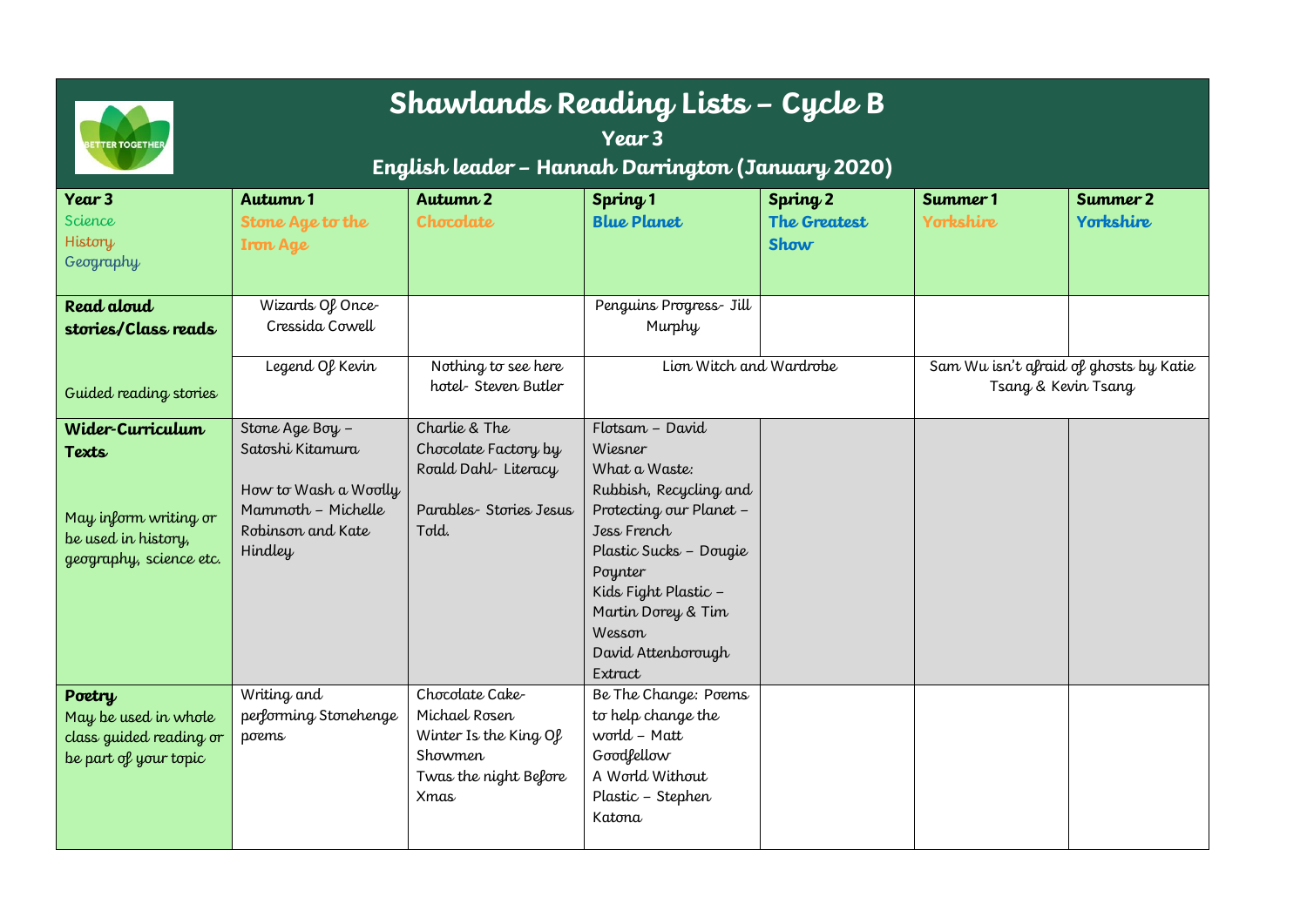| <b>BETTER TOGETHER</b>                                                                    | Shawlands Reading Lists - Cycle A<br>Year $3/4$<br>English leader - Hannah Darrington |                               |                                                                                  |                                                               |                                         |                      |  |
|-------------------------------------------------------------------------------------------|---------------------------------------------------------------------------------------|-------------------------------|----------------------------------------------------------------------------------|---------------------------------------------------------------|-----------------------------------------|----------------------|--|
| Year $3/4$<br><b>Science</b>                                                              | Autumn 1                                                                              | Autumn 2                      | Spring <sub>1</sub>                                                              | Spring <sub>2</sub>                                           | Summer 1                                | Summer 2             |  |
| History<br>Geography                                                                      | <b>Romans</b>                                                                         | <b>Romans</b>                 | Dinosaurs                                                                        | Dinosaurs                                                     | <b>Ancient Egypt</b>                    | <b>Ancient Egypt</b> |  |
| <b>WCGR Texts</b>                                                                         | Iron Man<br>Roman Coin Surprise<br>The Ring                                           | Iron Man<br>Fascinating Finds | Firework Makers Daughter<br>Mary Anning Diaries                                  | Firework Makers<br>Daughter<br>Volcanoes-Beneath<br>The Farth | Butterfly Lion<br>Howard Carter Diaries | Butterfly Lion       |  |
| Reading for pleasure<br>texts                                                             | Rotten Romans<br>Wizards of Once                                                      |                               | <b>Beast Quest Extracts</b>                                                      |                                                               | The boy who biked<br>the world          | Planet Omar          |  |
| Wider-Curriculum<br><b>Texts</b><br>May be used in<br>history, geography,<br>science etc. | <b>Invaders and Settlers</b>                                                          |                               | Stone girl/bone girl- Mary<br>Anning<br>Dino saurium<br>World Atlas of Dinosaurs |                                                               | Ancient Egypt<br>Tutankhamun            |                      |  |
| Poetry<br>May be used in whole<br>class guided reading or<br>be part of your topic        | <b>Boudicca Rap</b>                                                                   |                               | King Of All The Dinosaurs-<br>Paul Cookson                                       | At The Museum                                                 | Pyramid Poems                           |                      |  |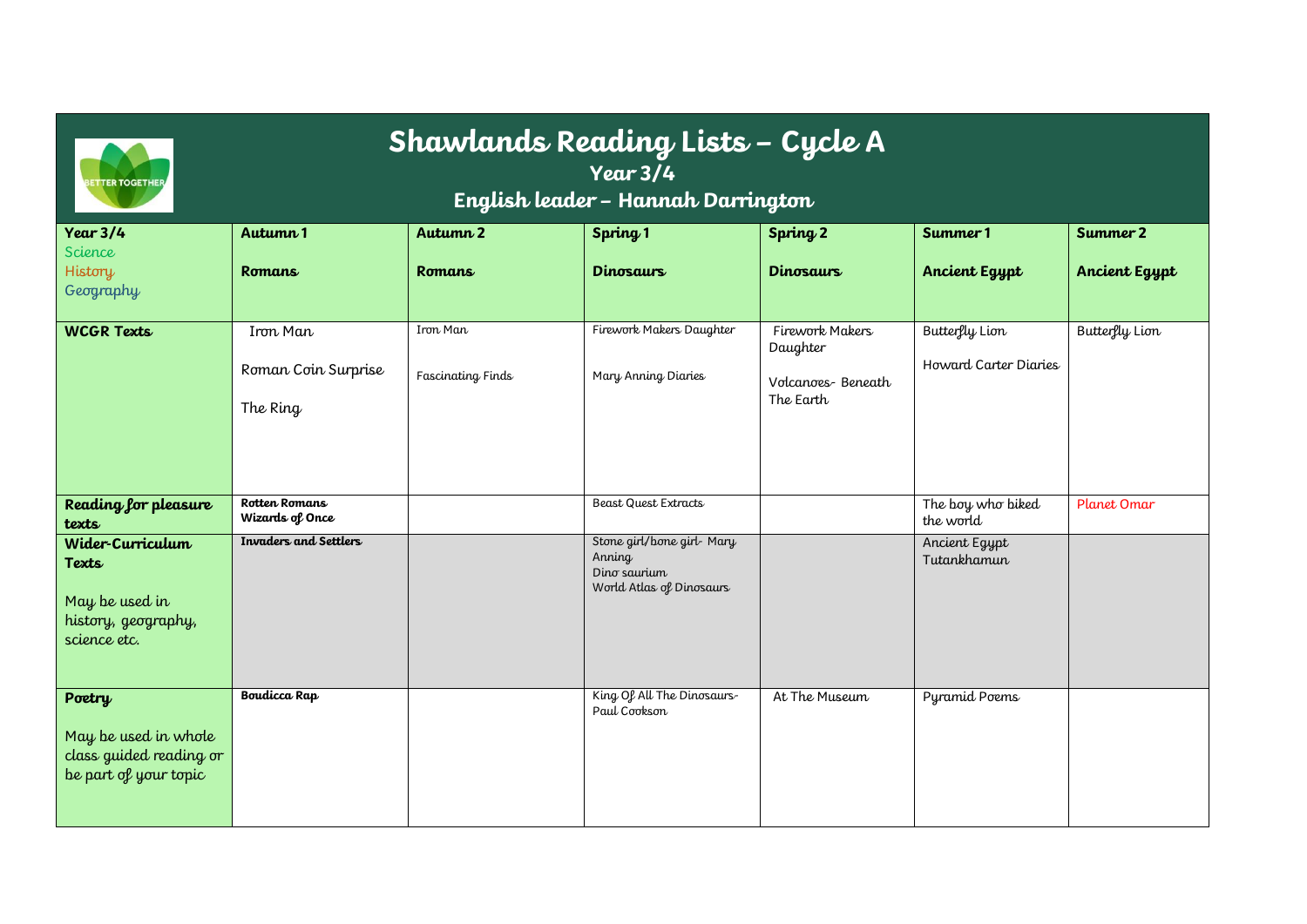| <b>Shawlands Reading Lists - Cycle B</b><br>Year $3/4$<br><b>TTER TOGETHER</b><br>English leader - Hannah Darrington |                                                            |                                    |                                                                 |                                                                   |                       |                       |  |
|----------------------------------------------------------------------------------------------------------------------|------------------------------------------------------------|------------------------------------|-----------------------------------------------------------------|-------------------------------------------------------------------|-----------------------|-----------------------|--|
| Year $3/4$<br>Science<br>History<br>Geography                                                                        | Autumn 1<br><b>Stone Age</b>                               | Autumn 2<br><b>Stone Age</b>       | Spring <sub>1</sub><br><b>Blue Planet</b>                       | Spring <sub>2</sub><br><b>Blue Planet</b>                         | Summer 1<br>Yorkshire | Summer 2<br>Yorkshire |  |
| <b>WCGR Texts</b>                                                                                                    | Nothing to See Here<br>Hotel<br>Step Into The Stone<br>Age | Nothing to See Here<br>Hotel       | The Lion, Witch and<br>the Wardrobe<br>Extracts-What a<br>Waste | The Lion, Witch<br>and the Wardrobe<br>Interview With An<br>Inuit |                       |                       |  |
| Reading for pleasure<br>texts                                                                                        | Stig of the Dump                                           | Twas The Night<br>Before Christmas | How The Polar Bear Became-<br>Ted Hughes                        | Twits                                                             |                       |                       |  |
| Wider-Curriculum<br><b>Texts</b><br>May inform writing or<br>be used in history,<br>geography, science etc.          | Stone Age Boy<br>How to Wash a Woolly<br>Mammoth           |                                    | Plastic Sucks<br>What A Waste                                   | Plastic Sucks<br>What A Waste                                     |                       |                       |  |
| Poetry<br>May be used in whole<br>class guided reading or<br>be part of your topic                                   |                                                            | Stonehenge Poetry                  | Winter Is The King<br>Of Showmen<br>Winter Pony                 | Be The Change:<br>Poems to change the<br>world.                   |                       |                       |  |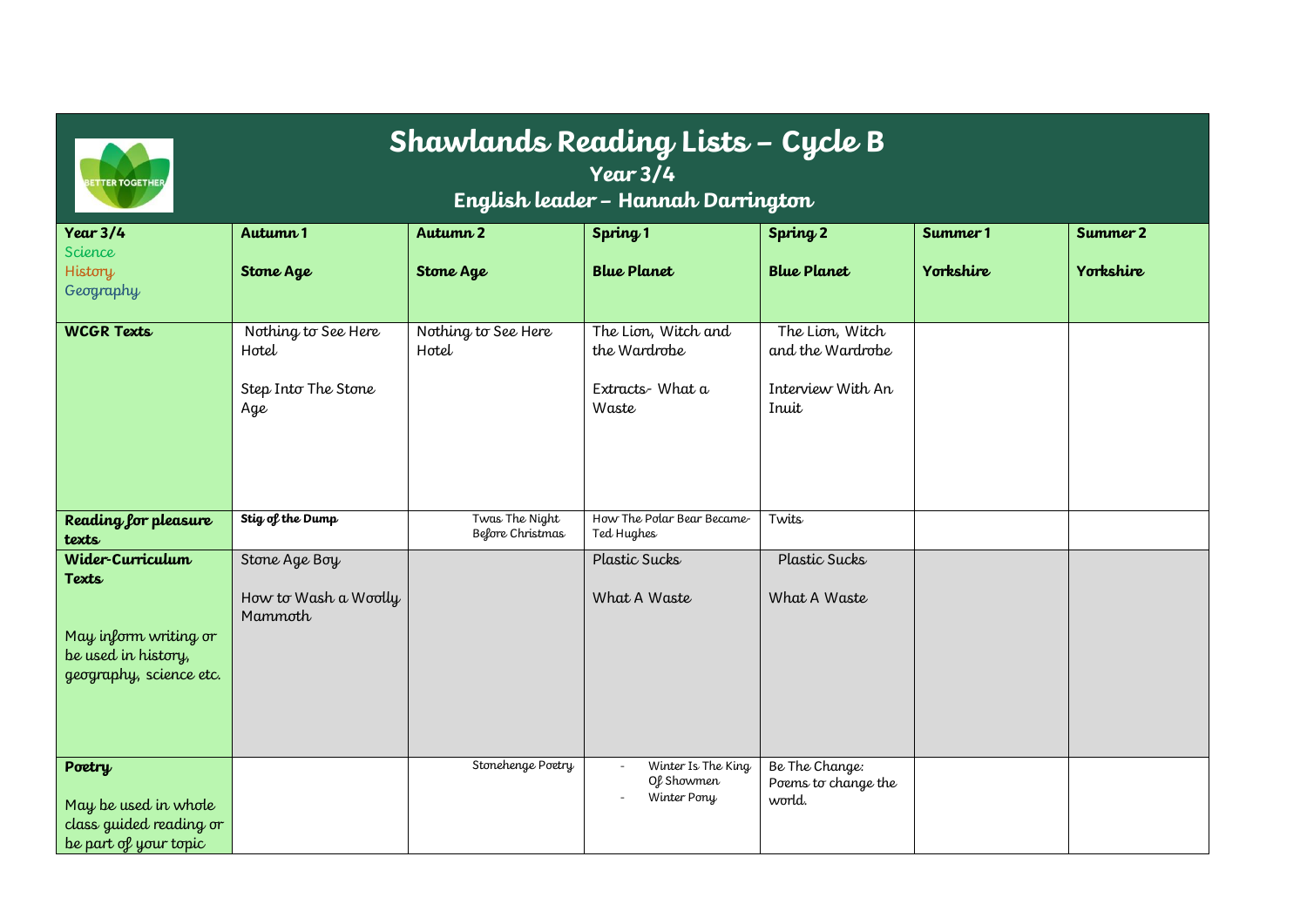| Shawlands Reading Lists - Cycle A<br>Year 4<br><b>TTER TOGETHE</b><br>English leader - Hannah Darrington |                                                                  |                     |                                |                        |                                                                             |               |  |
|----------------------------------------------------------------------------------------------------------|------------------------------------------------------------------|---------------------|--------------------------------|------------------------|-----------------------------------------------------------------------------|---------------|--|
| Year 4                                                                                                   | Autumn 1                                                         | Autumn <sub>2</sub> | Spring <sub>1</sub>            | Spring <sub>2</sub>    | Summer 1                                                                    | Summer 2      |  |
| Science                                                                                                  | <b>Romans</b>                                                    | Italy               | <b>Dinosaurs</b>               | <b>Extreme Earth</b>   | <b>Egypt</b>                                                                | <b>Rivers</b> |  |
| History<br>Geography                                                                                     |                                                                  |                     |                                |                        |                                                                             |               |  |
| Read aloud stories                                                                                       | Alex Sparrow and the                                             |                     | The Train to                   |                        | The boy who biked                                                           |               |  |
|                                                                                                          | Really Big Stink -                                               |                     | Impossible Places -            |                        | around the world -                                                          |               |  |
| May inform writing                                                                                       | Jennifer Killick                                                 |                     | P.G. Bell                      |                        | Alistair Humphreys                                                          |               |  |
|                                                                                                          | The Iron Man - Ted                                               | Planet Omar - Zanib | The Firework Makers            | The Butterfly Lion $-$ |                                                                             |               |  |
| Guided reading stories                                                                                   | Hughes                                                           | Mian                | Daughter - Phillip<br>Pullman  | Michael Morpurgo       |                                                                             |               |  |
| Wider-Curriculum                                                                                         | Escape from Pompeii - Christina Balit                            |                     | Atlas of Dinosaur              | The Earth Beneath My   | The Egyptian Cinderella - Shirley Climo                                     |               |  |
| Novel                                                                                                    |                                                                  |                     | Adventures - Emily             | Feet - Charlotte       |                                                                             |               |  |
|                                                                                                          | Avoid Being a Roman Soldier (The Danger Zone) -<br>David Stewart |                     | Hawkins and Lucy<br>Letherland | Guillain               | An Egyptian Adventure (The Histronauts) -<br>Frances Durkin and Grace Cooke |               |  |
| May be used in<br>history, geography,                                                                    |                                                                  |                     |                                | The Pebble in my       |                                                                             |               |  |
| science etc.                                                                                             | Boudica - Twinkl Extract                                         |                     | Ultimate Dinosaur              | Pocket - Meredith      | The Story of Tutankhamun - Patricia                                         |               |  |
|                                                                                                          | The Journey - Francesca Senna                                    |                     | Dinopedia - Don Lessem         | Hooper                 | Cleveland- Peck & Isabel Greenberg                                          |               |  |
|                                                                                                          |                                                                  |                     | Dinosaurs From Head To         |                        |                                                                             |               |  |
|                                                                                                          | Romulus and Remus - Rudyard Kipling                              |                     | Tail - Stacey Roderick         |                        |                                                                             |               |  |
|                                                                                                          | Boudica: A Celtic Folk Song                                      |                     | Stone Girl Bone Girl -         |                        |                                                                             |               |  |
|                                                                                                          |                                                                  |                     | Laurence Anholt                |                        |                                                                             |               |  |
|                                                                                                          |                                                                  |                     | $Dinosaurium - Chris$          |                        |                                                                             |               |  |
|                                                                                                          |                                                                  |                     | Wormell                        |                        |                                                                             |               |  |
| Poetry                                                                                                   | Chocolate Cake - Michael Rosen                                   |                     | Mad About Dinosaurs!           |                        | Pyramid poetry - Celia?                                                     |               |  |
|                                                                                                          |                                                                  |                     | – Giles Andreae &              |                        |                                                                             |               |  |
| May be used in whole<br>class guided reading or                                                          | Mr Mistoffelees - TS Elliot                                      |                     | David Wojtowycz                |                        |                                                                             |               |  |
| be part of your topic                                                                                    |                                                                  |                     | King of All the                |                        |                                                                             |               |  |
|                                                                                                          |                                                                  |                     | Dinosaurs - Paul               |                        |                                                                             |               |  |
|                                                                                                          |                                                                  |                     | Cookson                        |                        |                                                                             |               |  |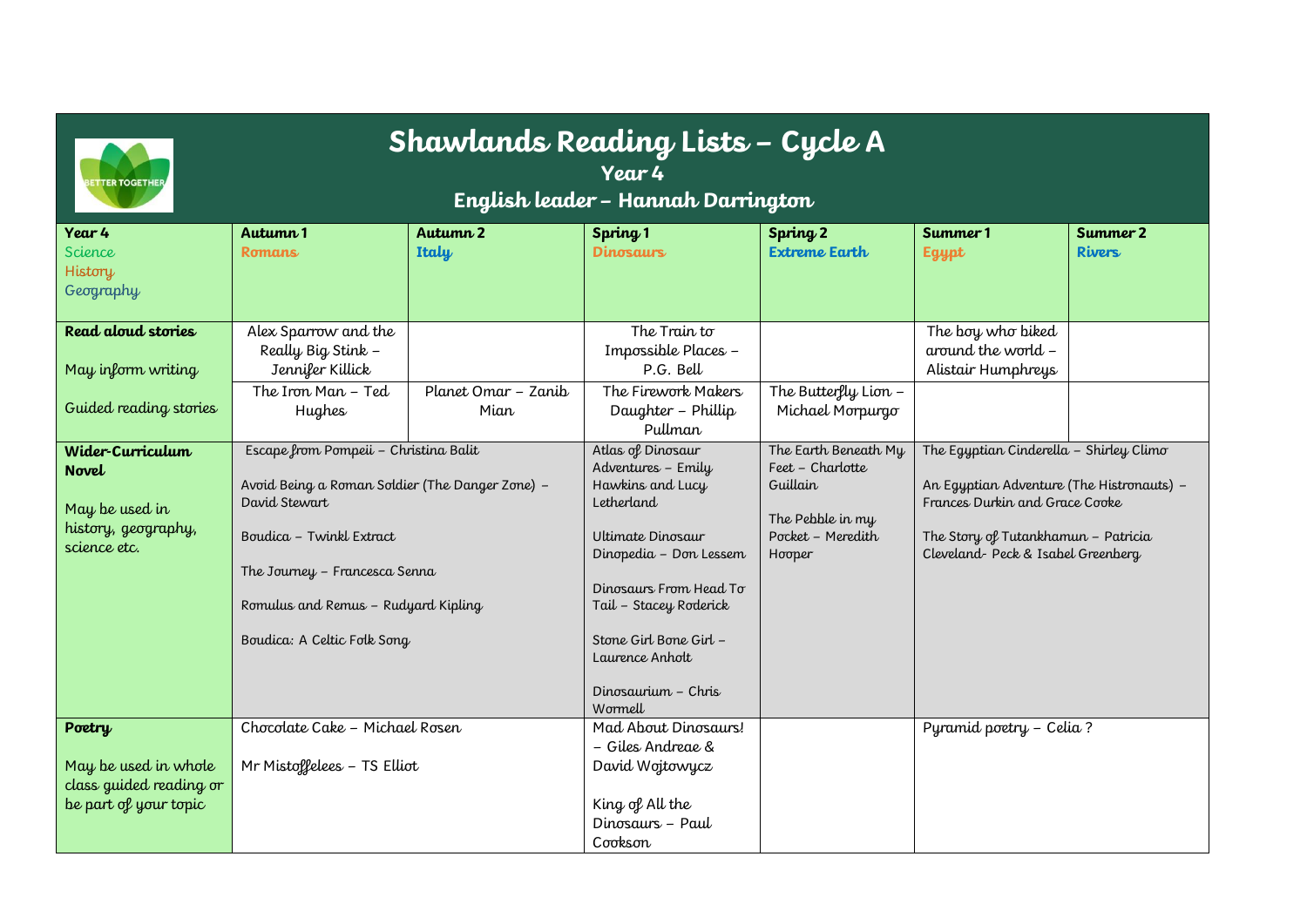| Shawlands Reading Lists - Cycle B<br>Year 4<br><b>ETTER TOGETHE</b><br>English leader - Hannah Darrington |                                                                                                                   |                                                                  |                                                                                                                                                                                                                                               |                                                 |                                                     |                       |
|-----------------------------------------------------------------------------------------------------------|-------------------------------------------------------------------------------------------------------------------|------------------------------------------------------------------|-----------------------------------------------------------------------------------------------------------------------------------------------------------------------------------------------------------------------------------------------|-------------------------------------------------|-----------------------------------------------------|-----------------------|
| Year 4<br>Science<br>History<br>Geography                                                                 | Autumn 1<br>Stone Age to the Iron<br>Age                                                                          | Autumn 2<br>Chocolate                                            | Spring <sub>1</sub><br><b>Blue Planet</b>                                                                                                                                                                                                     | Spring <sub>2</sub><br><b>The Greatest Show</b> | Summer 1<br>Yorkshire                               | Summer 2<br>Yorkshire |
| Read aloud<br>stories/Class reads                                                                         | Horrible Histories -<br>Savage Stone Age                                                                          | Charlie & The<br>Chocolate Factory by<br>Roald Dhal              |                                                                                                                                                                                                                                               |                                                 |                                                     |                       |
| Guided reading stories                                                                                    | The Nothing to See<br>here Hotel - Steven<br>Lenton                                                               | Sam Wu isn't afraid of<br>ghosts by Katie Tsang<br>& Kevin Tsang | Varjak Paw by SF Said                                                                                                                                                                                                                         |                                                 | The Lion, the Witch and the Wardrobe<br>by CS Lewis |                       |
| Wider-Curriculum<br>Texts<br>May inform writing or<br>be used in history,<br>geography, science etc.      | Stone Age Boy -<br>Satoshi Kitamura<br>How to Wash a Woolly<br>Mammoth - Michelle<br>Robinson and Kate<br>Hindley | Charlie & The<br>Chocolate Factory by<br>Roald Dhal              | Flotsam - David Wiesner<br>What a Waste: Rubbish,<br>Recycling and Protecting our<br>Planet - Jess French<br>Plastic Sucks - Dougie<br>Poynter<br>Kids Fight Plastic - Martin<br>Dorey & Tim Wesson<br>David Attenborough Extract -<br>Twinkl |                                                 |                                                     |                       |
| Poetry<br>May be used in whole<br>class guided reading or<br>be part of your topic                        |                                                                                                                   |                                                                  | Be The Change: Poems<br>to help change the<br>world - Matt<br>Goodfellow<br>Oh The Places You'll<br>$G\sigma$ – Dr Suess<br>A World Without<br>Plastic - Stephen<br>Katona                                                                    |                                                 |                                                     |                       |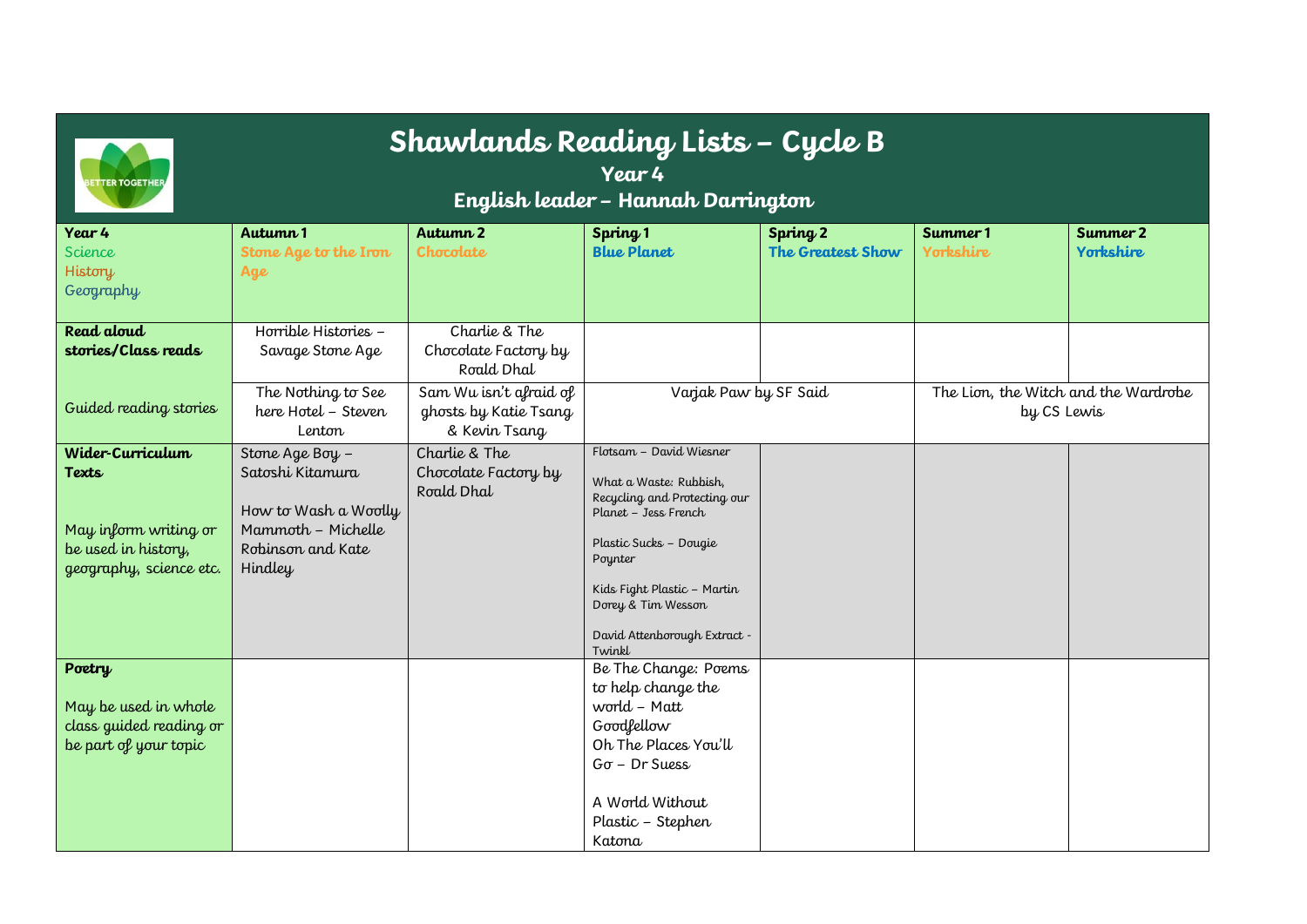| Shawlands Reading Lists - Cycle A                                                  |                                                                                                                                                                                                                                                              |                                                              |                                                                                                                                                                                                                                                                                                                                                              |                                                                                     |                                                                                                                                                                                                                                                                                       |                                                                                            |  |  |  |  |  |
|------------------------------------------------------------------------------------|--------------------------------------------------------------------------------------------------------------------------------------------------------------------------------------------------------------------------------------------------------------|--------------------------------------------------------------|--------------------------------------------------------------------------------------------------------------------------------------------------------------------------------------------------------------------------------------------------------------------------------------------------------------------------------------------------------------|-------------------------------------------------------------------------------------|---------------------------------------------------------------------------------------------------------------------------------------------------------------------------------------------------------------------------------------------------------------------------------------|--------------------------------------------------------------------------------------------|--|--|--|--|--|
|                                                                                    | Year 5                                                                                                                                                                                                                                                       |                                                              |                                                                                                                                                                                                                                                                                                                                                              |                                                                                     |                                                                                                                                                                                                                                                                                       |                                                                                            |  |  |  |  |  |
| English leader - Hannah Darrington                                                 |                                                                                                                                                                                                                                                              |                                                              |                                                                                                                                                                                                                                                                                                                                                              |                                                                                     |                                                                                                                                                                                                                                                                                       |                                                                                            |  |  |  |  |  |
| Year 5<br>Science<br>History<br>Geography                                          | Autumn 1<br><b>Earth and Space</b><br><b>Forces</b>                                                                                                                                                                                                          | Autumn <sub>2</sub>                                          | Spring <sub>1</sub><br>Greece<br>Properties of<br>materials                                                                                                                                                                                                                                                                                                  | Spring <sub>2</sub><br><b>Ancient Greeks</b><br>Living things and<br>their habitats | Summer 1<br>Anglo Saxons and<br><b>Vikings</b><br>Animals including<br>humans                                                                                                                                                                                                         | Summer 2<br>Anglo Saxons and<br><b>Vikings</b><br><b>Famous scientists</b>                 |  |  |  |  |  |
| <b>WCGR Text</b>                                                                   | Cosmic                                                                                                                                                                                                                                                       |                                                              |                                                                                                                                                                                                                                                                                                                                                              | Who Let the God's Out?                                                              |                                                                                                                                                                                                                                                                                       | Viking Boy                                                                                 |  |  |  |  |  |
| Read for Pleasure text                                                             |                                                                                                                                                                                                                                                              | The Everything Machine<br>Unbearable! Bizarre Short Stories. | Boy at the Back of the Class<br>Quick! Let's Get Out of Here! Michael Rosen<br>Poetry book.                                                                                                                                                                                                                                                                  |                                                                                     | Anisha, Accidental Detective<br>There's a Viking in my Bed! Short Stories.                                                                                                                                                                                                            |                                                                                            |  |  |  |  |  |
| Wider-Curriculum<br>texts<br>May be used in<br>history, geography,<br>science etc. | Sputniks Guide to Life on Earth extract<br>Cakes in Space extract<br>The War of the Worlds extract<br>Information text about Laika - astronaut dog<br>Timeline of Space Travel<br>Speeches made by Astronauts<br>News articles about the Virgin Mars Mission |                                                              | Information text about Dementia<br>Percy Jackson and the lightning thief extract<br>Simply the Quest extract<br>Astrology websites / news articles<br>Information texts about the Greek Gods<br>Information text about Stone Henge<br>Websites / information text about Greece /<br>Athens<br>Travel agent brochures / webpages<br>advertising Greek islands |                                                                                     | Beowolf extract<br>How to train your dragon extract<br>Vikings in 30 second Non-Fiction book.<br>Information text about Lindisfarne<br>extinct<br>Odd and the Frost Giants extract<br>Viking sagas<br>Information text about famous scientists<br>Great Women who Changed the World - | Who were the Vikings? Non - Fiction book.<br>The Time Travelling Cat and the Viking Terror |  |  |  |  |  |
| Poetry                                                                             | Star Man David Bowie                                                                                                                                                                                                                                         |                                                              | Information texts about Olympics<br>Greek myths and legends<br>Ozymandias - Percy Bysshe Shelley                                                                                                                                                                                                                                                             |                                                                                     | Marie Curie                                                                                                                                                                                                                                                                           | To Asgard! Poem - Rachel Piercey and Emma                                                  |  |  |  |  |  |
| May be used in whole<br>class guided reading or<br>be part of your topic           | Man on the Moon-REM<br>Space Oddity-David Bowie                                                                                                                                                                                                              |                                                              | Oscar Wilde- Greece<br>Constantine P. Cavaly-Ithaka                                                                                                                                                                                                                                                                                                          | Range of Ancient Greek's poetry- Paul Perro                                         | Wright<br>Wide range of Norse poetry-<br>$h$ <i>p</i><br>Marie The First Poem- Celia Berrell &<br>Sukarma Rani Thareja                                                                                                                                                                | https://adrianspendlowblog.com/2018/02/11<br>Inorse-gods-and-goddesses-prose-poems-25-     |  |  |  |  |  |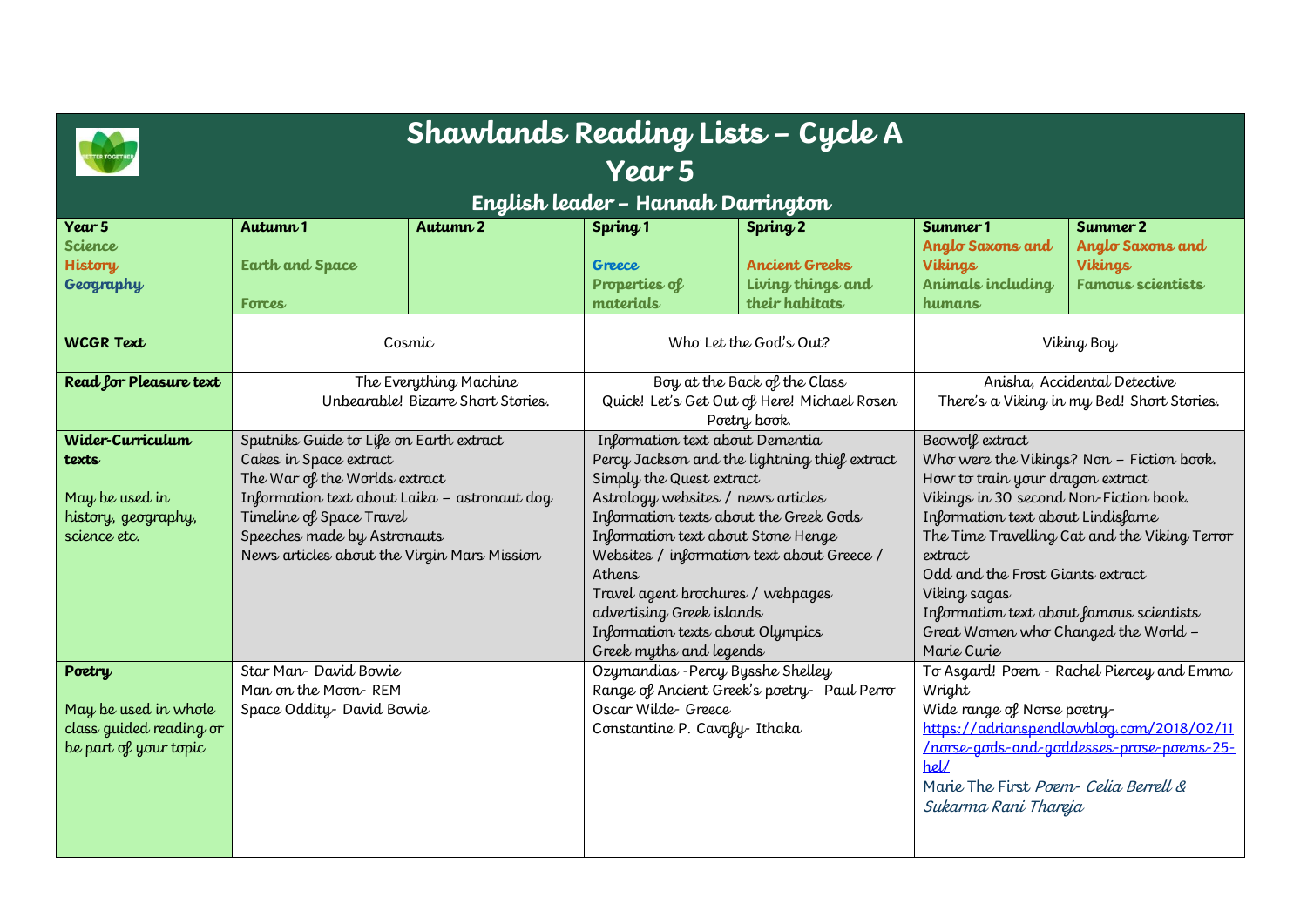| Shawlands Reading Lists - Cycle B                       |                                                                         |                                                                |                                                                                                 |                                                               |                                                                                                                                                      |                                              |  |  |
|---------------------------------------------------------|-------------------------------------------------------------------------|----------------------------------------------------------------|-------------------------------------------------------------------------------------------------|---------------------------------------------------------------|------------------------------------------------------------------------------------------------------------------------------------------------------|----------------------------------------------|--|--|
| <b>ETTER TOGETHER</b>                                   |                                                                         |                                                                | Year 5                                                                                          |                                                               |                                                                                                                                                      |                                              |  |  |
| English leader - Hannah Darrington                      |                                                                         |                                                                |                                                                                                 |                                                               |                                                                                                                                                      |                                              |  |  |
| Year 5<br><b>Science</b><br><b>History</b><br>Geography | Autumn 1<br>Start of WW2 - Battle of<br><b>Britain</b><br>Electricity   | Autumn 2<br>End of WW2 - impact of<br>war<br>Light and shadows | Spring 1<br>Amazon rainforest<br>and its<br>conservation<br>Living things and<br>their habitats | Spring 2<br>Monkey Business -<br>Evolution and<br>inheritance | Summer 1<br>Healthy<br>Lifestyles -<br>Animals<br>including<br>humans                                                                                | Enterprise<br>Research a famous<br>scientist |  |  |
| <b>WCGR Text</b>                                        | Letters from the Lighthouse                                             |                                                                | The Explorer                                                                                    |                                                               | <b>TBC</b>                                                                                                                                           |                                              |  |  |
| Reading for                                             | Various Extracts and stories                                            |                                                                | Boy at the Back of the Class                                                                    |                                                               | <b>TBC</b>                                                                                                                                           |                                              |  |  |
| pleasure text                                           |                                                                         | Completing the Letters from the Lighthouse                     |                                                                                                 |                                                               |                                                                                                                                                      |                                              |  |  |
| Wider-Curriculum<br>Texts                               | Blitz diary extract<br>War Horse extract                                | The Beatles information text<br>from extract book.             |                                                                                                 | There's a Rang-Tan in My Bedroom - picture book               | Illumanatomy - needs adding to book<br>wish list.<br>Your Breath taking Lungs and Rocking<br>Respiratory System - needs adding to<br>book wish list. |                                              |  |  |
| May inform<br>writing or be used                        | Boy in the striped pyjamas<br>extract<br>Letters from a lighthouse      |                                                                | - needs putting on book wish list.                                                              | The Great Kapok Tree-Lynne Cherry - picture book              |                                                                                                                                                      |                                              |  |  |
| in history,<br>geography,                               | extract<br>Letters from evacuees                                        |                                                                | - needs putting on wish list.                                                                   |                                                               |                                                                                                                                                      |                                              |  |  |
| science etc.                                            | Anne Frank's diary extract<br>Rationing recipes and articles            |                                                                |                                                                                                 |                                                               |                                                                                                                                                      |                                              |  |  |
|                                                         | Once extract<br>Carries War extract                                     |                                                                |                                                                                                 |                                                               |                                                                                                                                                      |                                              |  |  |
|                                                         | The Day War Came-picture<br>book about refugee<br>My Secret War Diary - |                                                                |                                                                                                 |                                                               |                                                                                                                                                      |                                              |  |  |
|                                                         | Flossie Albright                                                        |                                                                |                                                                                                 |                                                               |                                                                                                                                                      |                                              |  |  |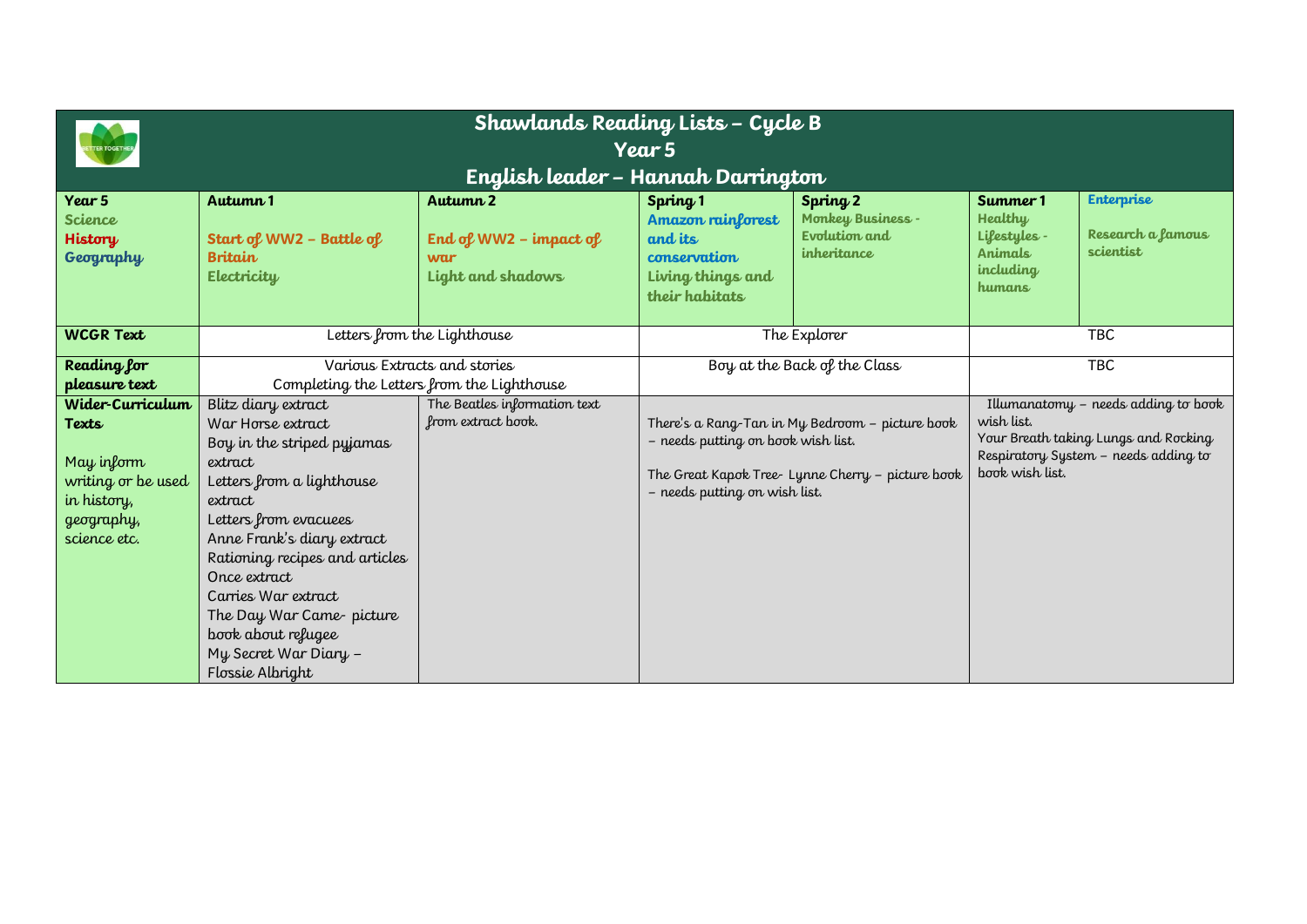| Poetry                                        | Vera Lynn-We'll meet again                                                                                                                                                                                                                                                                                                                              | Storm in the Rainforest poem                                                                                                                                                                                                                                                                                                                                                                                                                                                        | X1 traditional poem                                                    |
|-----------------------------------------------|---------------------------------------------------------------------------------------------------------------------------------------------------------------------------------------------------------------------------------------------------------------------------------------------------------------------------------------------------------|-------------------------------------------------------------------------------------------------------------------------------------------------------------------------------------------------------------------------------------------------------------------------------------------------------------------------------------------------------------------------------------------------------------------------------------------------------------------------------------|------------------------------------------------------------------------|
| May be used in<br>whole class                 | Dulce Et Decorum Est<br>Normandy poem<br>White cliffs of Dover- Vera Lynn<br>The Evacuee Arthur E King                                                                                                                                                                                                                                                  | https://earth2mother.wordpress.com/2013/12/21/t<br>he-storm-an-amazon-rainforest-poem/<br>Rainforest Phantoms - Poem by Denis<br>Martindale                                                                                                                                                                                                                                                                                                                                         | X1 contemporary poem – read a loud<br>X1 contemporary poem- to analyse |
| guided reading or<br>be part of your<br>topic | I've got a sixpence<br>For the Fallen-Lawrence Binyon<br>In Flanders Fields- John Mcrae<br>Dreadful Menace<br>Charge Of The Light Brigade-Alfred, Lord Tennyson<br>When The Lights Go On Again All Over The World- Vaughn Monroe.<br>Eliza Beale Diary<br>X1 traditional poem<br>X1 contemporary poem – read a loud<br>X1 contemporary poem- to analyse | The Rainforest - Poem by Adewumi Joshua<br>Will I am - SOS first stanza<br>Storm in the Rainforest poem<br>https://earth2mother.wordpress.com/2013/12/21/t<br>he-storm-an-amazon-rainforest-poem/<br>Rainforest Phantoms - Poem by Denis Martindale<br>The Rainforest - Poem by Adewumi Joshua Will I<br>am – SOS first stanza<br>Darwin's Rival - needs adding to book wish list.<br>X1 traditional poem<br>X1 contemporary poem - read a loud<br>X1 contemporary poem- to analyse |                                                                        |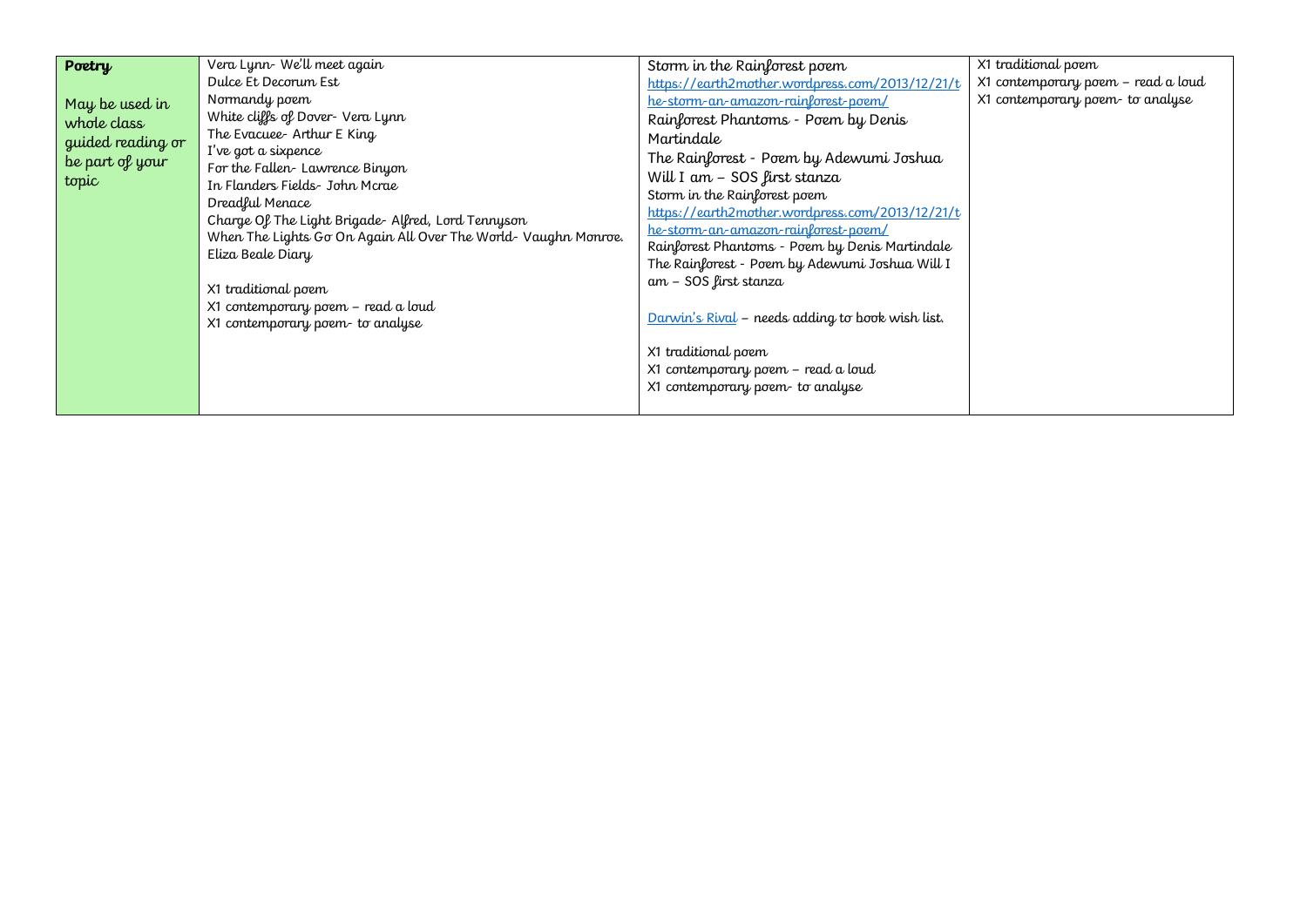|                                  | Shawlands Reading Lists - Cycle A       |                                |                                                      |                                                   |                                    |                                                 |  |  |
|----------------------------------|-----------------------------------------|--------------------------------|------------------------------------------------------|---------------------------------------------------|------------------------------------|-------------------------------------------------|--|--|
| <b>TER TOGETHER</b>              |                                         |                                | Year $5/6$                                           |                                                   |                                    |                                                 |  |  |
|                                  |                                         |                                | English leader - Hannah Darrington (January 2020)    |                                                   |                                    |                                                 |  |  |
| Year $5/6$                       | Autumn 1                                | Autumn 2                       | Spring 1                                             | Spring <sub>2</sub>                               | Summer 1                           | Summer 2                                        |  |  |
| <b>Science</b><br><b>History</b> | <b>Earth and Space</b>                  | History of Space travel        | <b>Greece</b>                                        | <b>Ancient Greeks</b>                             | Anglo Saxons and<br><b>Vikings</b> | Anglo Saxons and<br><b>Vikings</b>              |  |  |
| Geography                        |                                         |                                |                                                      | Living things and their                           |                                    |                                                 |  |  |
|                                  |                                         | <b>Forces</b>                  | Properties of materials                              | habitats                                          | Animals including                  | <b>Famous scientists</b>                        |  |  |
|                                  |                                         |                                |                                                      |                                                   | humans (changes)                   |                                                 |  |  |
|                                  | Wonder                                  | Holes                          | Room 13                                              | Who Let the God's Out                             |                                    | There's a boy in the girl's bathroom            |  |  |
| <b>WCGR Text</b>                 |                                         |                                |                                                      |                                                   |                                    |                                                 |  |  |
| Read for                         | To be chosen in next cycle              | To be chosen in next           | To be chosen in next cycle                           | To be chosen in next cycle                        |                                    | To be chosen in next cycle linked to children's |  |  |
| Pleasure text                    | linked to children's interest.          | cycle linked to children's     | linked to children's interest.                       | linked to children's interest.                    |                                    | interest.                                       |  |  |
| Wider-                           |                                         | interest.                      |                                                      | Greek Gods and Heroes                             |                                    |                                                 |  |  |
| Curriculum                       | Curiosity: The Story of<br>a Mars Rover | Hidden Figures<br>picture book | Percy Jackson and the<br>lightning thief (extract)   | - 40 inspiring icons -                            | Viking sagas.                      |                                                 |  |  |
| texts                            |                                         |                                |                                                      | needs adding to wish                              |                                    | Great Women who Changed the World - Marie       |  |  |
|                                  |                                         | The International              |                                                      | list.                                             | Curie page.                        |                                                 |  |  |
| May be used in                   |                                         | Space Station                  |                                                      |                                                   |                                    |                                                 |  |  |
| history,                         |                                         |                                |                                                      | So You Think You've<br>$\bullet$                  | Viking Voyages<br>$\bullet$        |                                                 |  |  |
| geography,                       |                                         |                                |                                                      | Got it Bad? A Kid's Life<br>in Ancient Greece. t. |                                    | The Vikings: Raiders, Traders and Adventurers!  |  |  |
| science etc.                     |                                         |                                |                                                      |                                                   |                                    |                                                 |  |  |
|                                  |                                         |                                |                                                      | <b>Traditional Greek</b><br>$\bullet$             |                                    |                                                 |  |  |
|                                  |                                         |                                |                                                      | myths and legends.                                |                                    |                                                 |  |  |
|                                  |                                         |                                |                                                      |                                                   |                                    |                                                 |  |  |
|                                  |                                         |                                |                                                      | Mythologica: An<br>$\bullet$                      |                                    |                                                 |  |  |
|                                  |                                         |                                |                                                      | Encyclopedia of Gods,<br>Monsters and Mortals     |                                    |                                                 |  |  |
|                                  |                                         |                                |                                                      | from Ancient Greece                               |                                    |                                                 |  |  |
| Poetry                           |                                         |                                |                                                      |                                                   |                                    |                                                 |  |  |
|                                  |                                         |                                |                                                      |                                                   |                                    |                                                 |  |  |
| May be used in                   |                                         |                                | To be determined during planning meetings 2022/2023. |                                                   |                                    |                                                 |  |  |
| whole class                      |                                         |                                |                                                      |                                                   |                                    |                                                 |  |  |
| guided reading                   |                                         |                                |                                                      |                                                   |                                    |                                                 |  |  |
| or be part of<br>your topic      |                                         |                                |                                                      |                                                   |                                    |                                                 |  |  |
|                                  |                                         |                                |                                                      |                                                   |                                    |                                                 |  |  |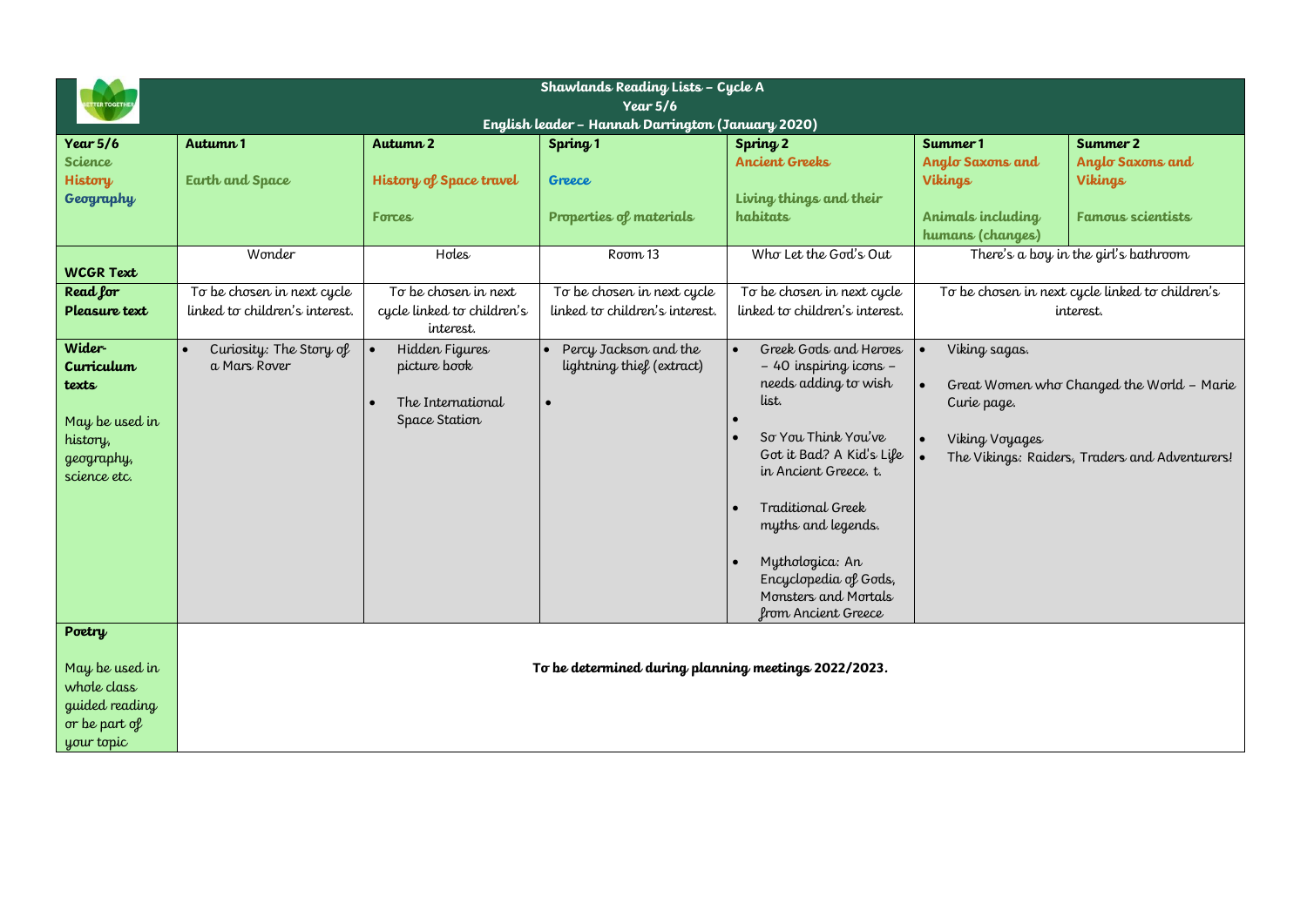| Shawlands Reading Lists - Cycle B<br>Year $5/6$<br><b>TER TOGETHI</b><br>English leader - Hannah Darrington (January 2020) |                                                        |                                              |                          |                                     |                                                          |                   |  |  |
|----------------------------------------------------------------------------------------------------------------------------|--------------------------------------------------------|----------------------------------------------|--------------------------|-------------------------------------|----------------------------------------------------------|-------------------|--|--|
|                                                                                                                            |                                                        |                                              |                          |                                     |                                                          |                   |  |  |
| Year $5/6$                                                                                                                 | Autumn 1                                               | Autumn <sub>2</sub>                          | Spring 1                 | Spring 2                            | Summer 1                                                 | Summer 2          |  |  |
| <b>Science</b>                                                                                                             |                                                        |                                              |                          | Evolution and                       |                                                          |                   |  |  |
| <b>History</b><br>Geography                                                                                                | Start of WW2 - Battle of<br><b>Britain</b>             | Britain through the<br>decades               | Rainforests              | inheritance                         | Healthy Lifestyles -<br>Animals including humans         | Enterprise        |  |  |
|                                                                                                                            |                                                        |                                              | Living things and their  |                                     |                                                          | Research a famous |  |  |
|                                                                                                                            | Electricity                                            | Light and shadows                            | habitats                 |                                     |                                                          | scientist         |  |  |
| <b>WCGR Text</b>                                                                                                           | Letters from a Lighthouse                              | The Boy at the back of                       |                          | The Explorer                        | Pig Heart Boy                                            |                   |  |  |
|                                                                                                                            |                                                        | Class                                        |                          |                                     |                                                          |                   |  |  |
| Reading for                                                                                                                | Escape the Rooms                                       | The Goldfish Boy                             |                          | Crater Lake                         | To be chosen in next term linked to children's interest. |                   |  |  |
| pleasure text                                                                                                              | Non Fiction extracts                                   | Non Fiction extracts                         |                          | Non Fiction extracts                |                                                          |                   |  |  |
| Wider-Curriculum                                                                                                           | Anne Frank's diary (extract).                          | The Day the War came -                       | There's a Rang-Tan in    | . Darwin's Rival -                  | Illumanatomy - needs adding to book wish list.           |                   |  |  |
| <b>Texts</b>                                                                                                               |                                                        | picture book.                                | My Bedroom.              | needs adding to book                | Your Breath taking Lungs and Rocking Respiratory         |                   |  |  |
|                                                                                                                            | Sensational scientists -                               |                                              |                          | wish list.                          |                                                          |                   |  |  |
| May inform writing                                                                                                         | Michael Faraday.                                       | Stories for boys who dare                    |                          |                                     | System                                                   |                   |  |  |
| or be used in                                                                                                              | The Lion and the Unicorn -                             | to be different - John<br>Lennon, Roald Dahl |                          |                                     |                                                          |                   |  |  |
| history, geography,<br>science etc.                                                                                        | Shirley Hughes.                                        |                                              |                          |                                     |                                                          |                   |  |  |
|                                                                                                                            |                                                        |                                              |                          |                                     |                                                          |                   |  |  |
|                                                                                                                            | My Secret War Diary -                                  |                                              |                          |                                     |                                                          |                   |  |  |
|                                                                                                                            | Flossie Albright.                                      |                                              |                          |                                     |                                                          |                   |  |  |
|                                                                                                                            |                                                        |                                              |                          |                                     |                                                          |                   |  |  |
|                                                                                                                            | Stories for boys who dare to                           |                                              |                          |                                     |                                                          |                   |  |  |
|                                                                                                                            | be different - Alan Turing                             |                                              |                          |                                     |                                                          |                   |  |  |
|                                                                                                                            |                                                        |                                              |                          |                                     |                                                          |                   |  |  |
| Poetry                                                                                                                     | High Flight (An Airman's<br>Ecstasy) by John Gillespie | Roald Dahl's revolting<br>rhymes (share)     | Emotional Menagerie -    | Belonging Street - M<br>Coe (share) | The Listeners -<br>Walter de la Mare (read + analyse)    |                   |  |  |
| May be used in                                                                                                             | Magee Jr. (read + analyse)                             |                                              | poetry book. (share)     |                                     |                                                          |                   |  |  |
| whole class guided                                                                                                         |                                                        | In Flanders' Fields - John                   |                          | Storm in the Rainforest.            | The book - Michael Rosen (read)                          |                   |  |  |
| reading or be part                                                                                                         | The Magic Box - Kit Wright.                            | McCrea. (perform + write -                   | The River - Valerie      | (write)                             |                                                          |                   |  |  |
| of your topic                                                                                                              | (write)                                                | blackout poetry)                             | Bloom (perform)          |                                     |                                                          |                   |  |  |
|                                                                                                                            |                                                        |                                              |                          | Cloud busting - Malorie             |                                                          |                   |  |  |
|                                                                                                                            | The Lost Words (share)                                 |                                              | Layers of the rainforest | Blackman (analyse)                  |                                                          |                   |  |  |
|                                                                                                                            |                                                        |                                              | poem. (read + analyse)   |                                     |                                                          |                   |  |  |
|                                                                                                                            | R Macfarlane & J Morris<br>(share)                     |                                              |                          |                                     |                                                          |                   |  |  |
|                                                                                                                            |                                                        |                                              |                          |                                     |                                                          |                   |  |  |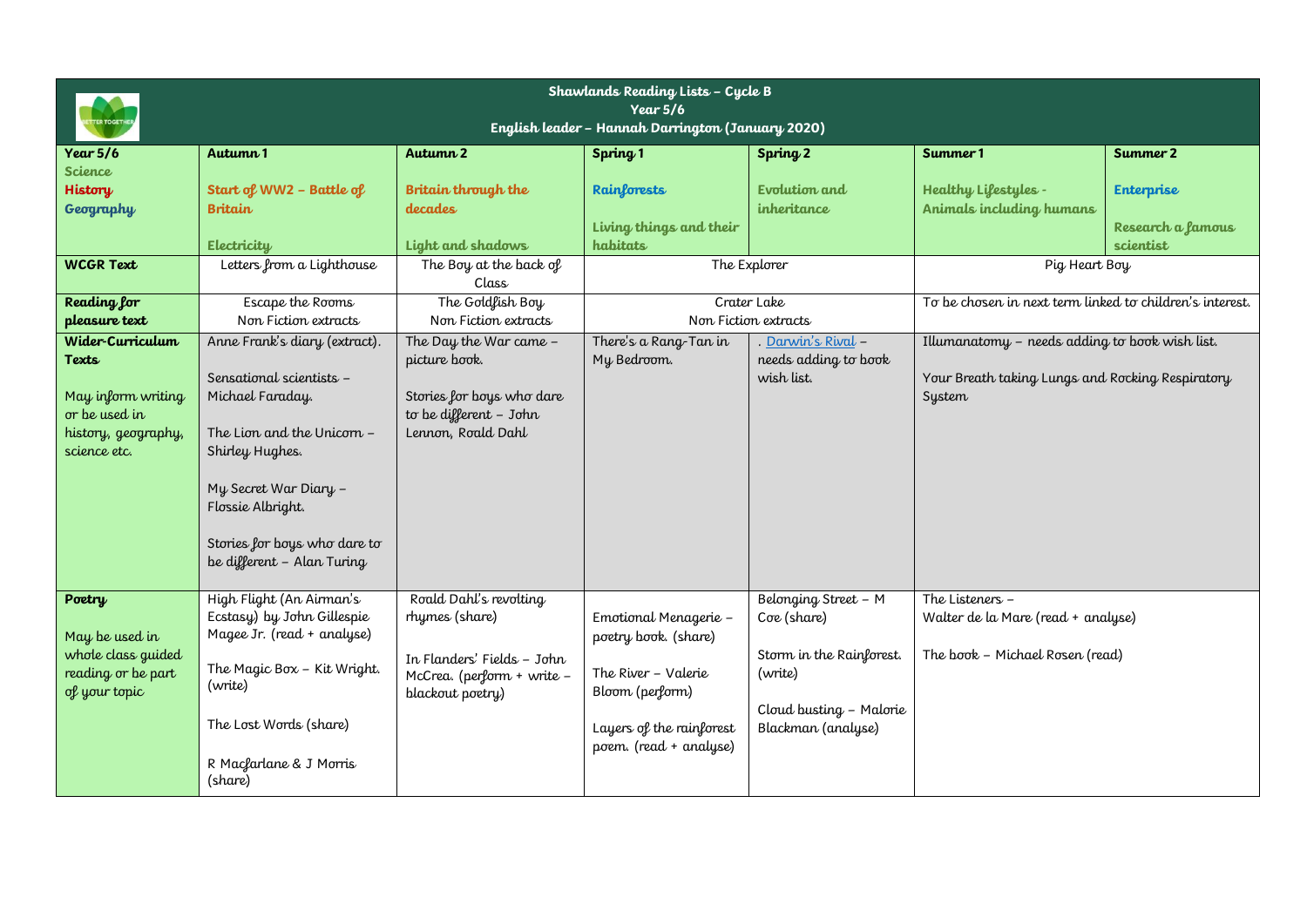| Shawlands Reading Lists - Cycle A<br>Year 6<br><b>TTER TOGETHE</b><br>English leader - Hannah Darrington |                                                                            |                                                                    |                                                                                |                                                                                        |                                                                  |                                                                                                                                                  |
|----------------------------------------------------------------------------------------------------------|----------------------------------------------------------------------------|--------------------------------------------------------------------|--------------------------------------------------------------------------------|----------------------------------------------------------------------------------------|------------------------------------------------------------------|--------------------------------------------------------------------------------------------------------------------------------------------------|
| Year 6<br><b>Science</b><br>History<br>Geography                                                         | Autumn 1<br>Space Gravity<br>Space Travel<br>Hemispheres                   | Autumn 2<br>Saving the planet?<br>Rainforest?                      | Spring <sub>1</sub><br>Materials<br>Greece                                     | Spring <sub>2</sub><br>Animals inc<br>humans<br><b>Ancient Greece</b>                  | Summer 1<br>Life cycles of plants<br>Anglo-Saxons and<br>Vikings | Summer 2<br>Ancient<br>Civilizations -<br>Contrast to British<br>History - Vikings!<br>Non-European<br>society - Maya<br><b>Famous Scientist</b> |
| <b>WCGR Texts</b>                                                                                        | Phoenix - FS Said                                                          |                                                                    | Who Let the Gods Out                                                           |                                                                                        | Beowulf                                                          |                                                                                                                                                  |
| Reading for pleasure<br>texts                                                                            | Cosmic                                                                     | The Day I fell into a Fairy Tale                                   | Percy Jackson and the Greek<br>Heros                                           | The Girl of Ink and Stars                                                              | Viking Boy                                                       |                                                                                                                                                  |
| Wider-Curriculum<br>Texts<br>May be used in<br>history, geography,<br>science etc.                       | Reaching for the moon -<br>Catherin Johnson<br><b>Exploring Space</b>      | The Great Kapok Tree<br>Journey to the River Sea - Eva<br>Ibbotson | Greek Mythology                                                                |                                                                                        | How to Train your<br>dragon<br>Viking Sagas                      | Summer Play script                                                                                                                               |
| Poetry<br>May be used in whole<br>class guided reading or<br>be part of your topic                       | I am poem (transition)<br>Space Poems - Pie Corbett<br>Song Comprehensions | The Raven<br>Edgar Allan Poe<br>Song Comprehensions                | The Listener - Waleter De La<br>Mere<br>(Y5 Highwayman)<br>Song Comprehensions | The Crossover<br>Alexander<br>(Y5 Inside Out and Back<br>Again)<br>Song Comprehensions | Song Comprehensions                                              | Song Comprehensions                                                                                                                              |